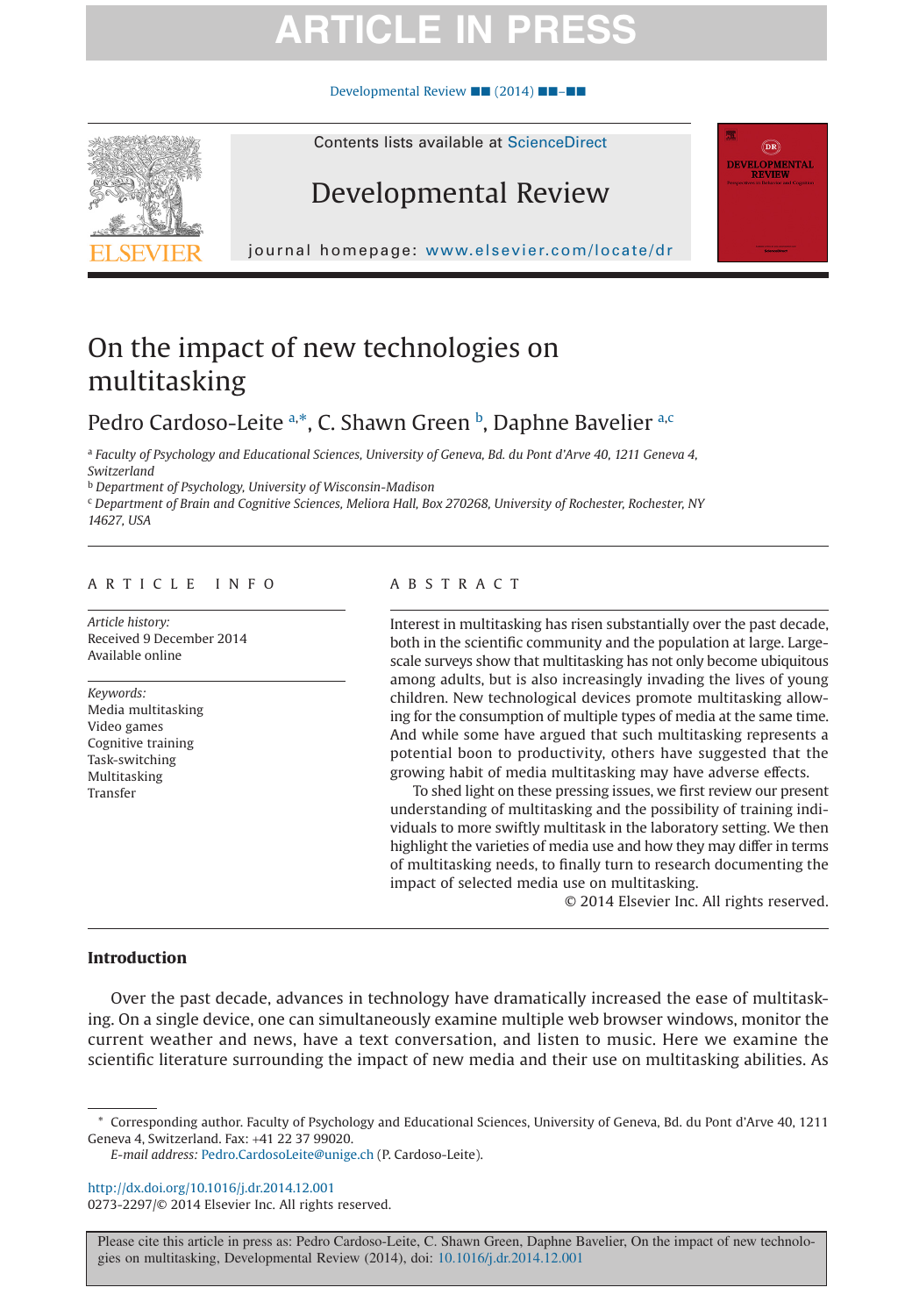#### 2 *P. Cardoso-Leite et al./Developmental Review* ■■ *(2014)* ■■*–*■■

we will see – although it is clear that multitasking is a process that can be altered via experience, it is not always trivial to make an a priori prediction about whether a given type of interaction with technology will have an effect on multitasking ability and if so, what the direction will be – that is whether it will be beneficial or harmful. Before considering the impact of technology use on multitasking abilities though, it is worth briefly discussing what it means for a human to multitask and how researchers have gone about showing that this behavior is indeed plastic.

The term multitasking, as we use it today, has its roots in computer science where it refers to using a single processing unit to perform multiple tasks in the same time period. Because, in actuality, a single CPU can only execute instructions for a single task at a time, 'multitasking' is achieved by having the single CPU switch rapidly back and forth between the various tasks. This stands in contrast with 'multiprocessing' – wherein a computer contains multiple processing units and thus task instructions can truly be executed in parallel by having the tasks dispatched to their own individual CPUs. In human beings there appears to be analogs of both types of processing. For instance, it has been suggested that early analysis of perceptual stimuli can progress at least roughly in parallel up to a certain stage, both within a single modality (e.g., the analysis of visual stimuli across space) and across modalities (e.g., the analysis of the visual and auditory features of an object; for a review see [Nassi &](#page-14-0) [Callaway, 2009\)](#page-14-0). However, more "executive" aspects of tasks – such as decision-making or response selection – appear to use a common core and thus are more consistent with 'multitasking' whereby tasks progress through a common bottleneck either in a serial fashion or are switched rapidly between (for a review, see [Pashler, 2000\)](#page-14-1). A bottleneck of this type can be seen even when individuals attempt to perform two seemingly trivial tasks "simultaneously." For instance, in what is perhaps the seminal paper in this field, [Telford \(1931\)](#page-14-2) simply had subjects press a key whenever a tone occurred. Although this is an ostensibly effortless task, it was nonetheless found that as the interval between successive tones was decreased, reaction time (RT) to the second tone in a pair increased. The increase in RT that occurred when stimuli were presented close in time was thought to reflect the fact that as the interval was reduced, at some point it became the case that some aspect of the system was still "working on" Tone 1 when Tone 2 appeared (it is worth noting though that the total time to complete the Tone1+Tone2 task was still shorter than the time to complete Tone 1 alone plus Tone 2 alone indicating that some aspects of the task were indeed processed in parallel). This effect was dubbed the "psychological refractory period" (PRP) and the same basic effect has been seen in hundreds of experiments using different stimuli and motor effectors [\(Pashler, 2000\)](#page-14-1). For example, the PRP is still found even if one response is manual and the other is an eye movement [\(Pashler, Carrier, & Hoffman,](#page-14-3) [1993\)](#page-14-3) or if one response is manual and the other is vocal [\(Pashler, 1990\)](#page-14-4).

A related literature on "task-switching" has shown a similar cost as has been seen in the multitasking literature. The "switch-cost" though occurs when subjects are asked to alternate between two different tasks, rather than when they are asked to perform two tasks (which can be the same base task) simultaneously. For instance, a standard task-switching task might involve showing subjects, on each trial, a number and a letter placed side by side (see [Fig. 1\)](#page-2-0). On some trials the subjects are cued to perform the letter task – i.e., to indicate whether the letter that is displayed is a vowel or a consonant – while on other trials they are cued to perform the number task – i.e., to indicate whether the number that is displayed is even or odd. The tasks are pseudorandomly ordered such that the subjects may perform the same task on consecutive, or several consecutive trials, before switching to the other task. In such a paradigm, reaction times on switch trials – those where the participant switches to a new task – are substantially longer than non-switch (i.e., repeat) trials – where the subject performs the same task as they did on the previous trial. This basic result has been seen in hundreds of studies utilizing different tasks, stimuli, and response methods, even when including different response effectors for the two tasks (for a review, see [Monsell, 2003\)](#page-14-5). Similar effects are observed across all age ranges (58 months up to older adults; e.g., [Dibbets & Jolles, 2006\)](#page-13-0), although studies of the developmental trajectory of these costs remain relatively scarce.

Although historically the literature surrounding dual-tasking has been somewhat distinct from the literature on task-switching, over the past decade or so both the task-switching cost and the dual-task cost have been framed as representing a general deficiency in the ability to simultaneously maintain multiple distinct task-sets, and will thus be covered together within this review of multitasking.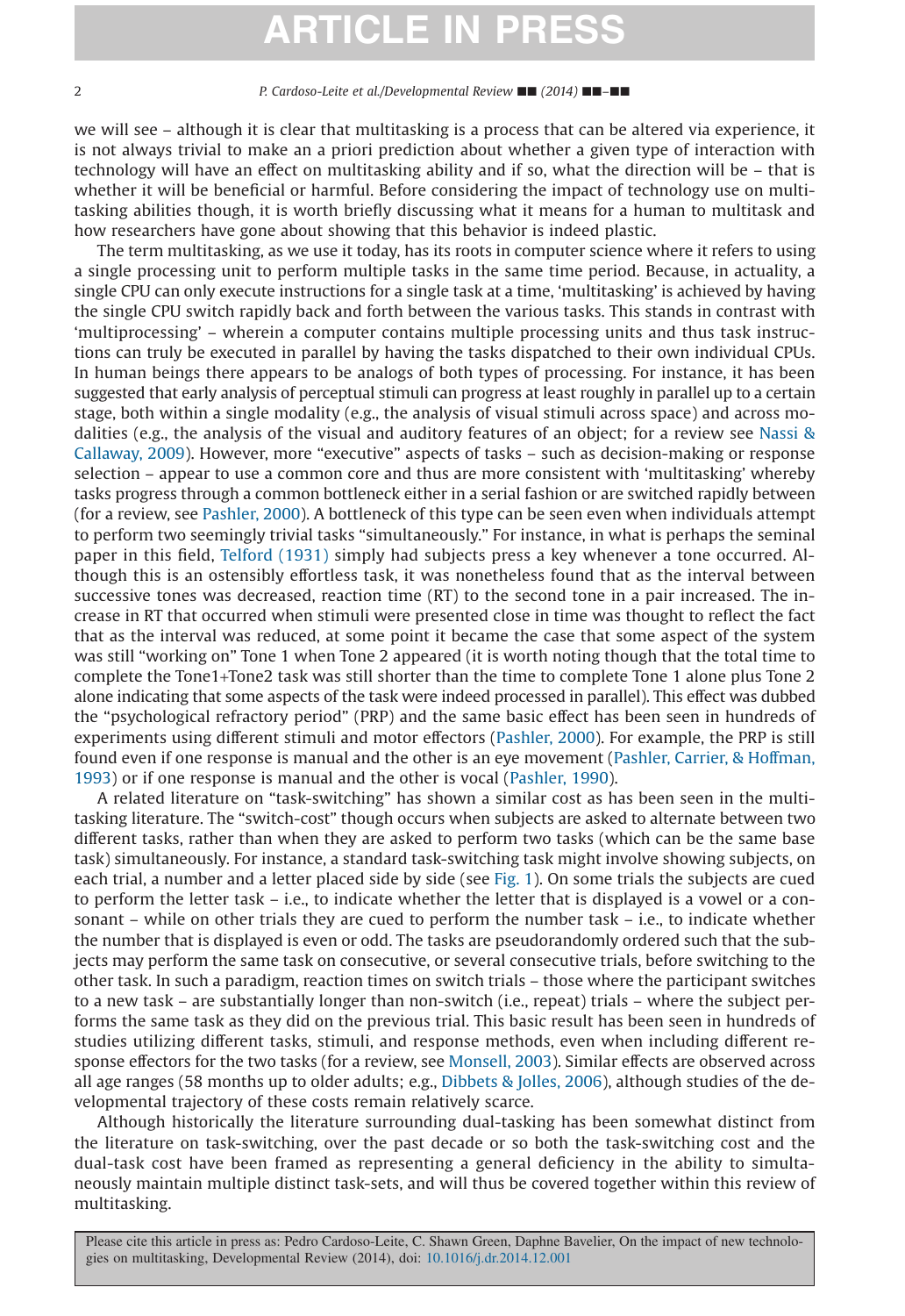## **ARTICLE IN P**

*P. Cardoso-Leite et al./Developmental Review* ■■ *(2014)* ■■*–*■■ 3

<span id="page-2-0"></span>

**Fig. 1.** (a) Illustration of a typical task-switching experiment. Subjects are asked to fixate a central cross. A cue indicates which task to perform on the current trial n (in the example above, NUMBER indicates that the digit portion of the stimulus should be classified as even/odd; the alternative task cue LETTER would have prompted a classification of the letter portion of the stimulus in terms of vowel/consonant). Shortly after the task cue onset, the to-be classified stimulus is displayed (correct answer in this example: odd). (b) Illustration of mixing and switching costs. The left panel represents the hypothetical performance (response times and/or error rates) when performing a task in isolation whereas the middle panel shows hypothetical data for when that same task is embedded in a task-switching design. Comparing the mean performance in the single task condition with the average performance to that same task in the task-switching condition is referred to as "mixing cost". The "switching cost" is measured within the taskswitching condition. It is the difference in performance when comparing switch-trials with repeat-trials.

#### **Training multitasking**

Multitasking abilities – or perhaps more appropriately, inabilities – are not however, set in stone. There exists an extensive literature showing that specifically training individuals to perform two tasks at the same time does lead to performance benefits – at least in performing those tasks that are trained more efficiently [\(Bherer et al., 2005, 2010; Lussier, Gagnon, & Bherer, 2012; Strobach, Frensch, Soutschek,](#page-12-0) [& Schubert, 2012b](#page-12-0) – for a recent review, see [Enriquez-Geppert, Huster, & Herrmann, 2013\)](#page-13-1).

#### *Dual-tasking*

For example, [Schumacher et al. \(2001\)](#page-14-6) trained subjects on a classic dual-task paradigm. One task was auditory, wherein subjects heard a low, medium, or high-pitched tone, to which they had to give a vocal response (classifying these tones as tone "one", "two", or "three" respectively). The other task was visual where one of three combinations of two dashes and an upper case O was presented (i.e., either: '- -O', '- O -', or 'O - -'), which participants had to identify and map to the correct button press (index, middle, or ring fingers respectively). Both the auditory and visual stimuli were presented at the same time and the subjects were instructed to complete both tasks simultaneously. Although, as is consistent with the overall literature, a substantial PRP effect was observed early in the training, after around 2000 trials of experience (which also included some number of single-task trials), the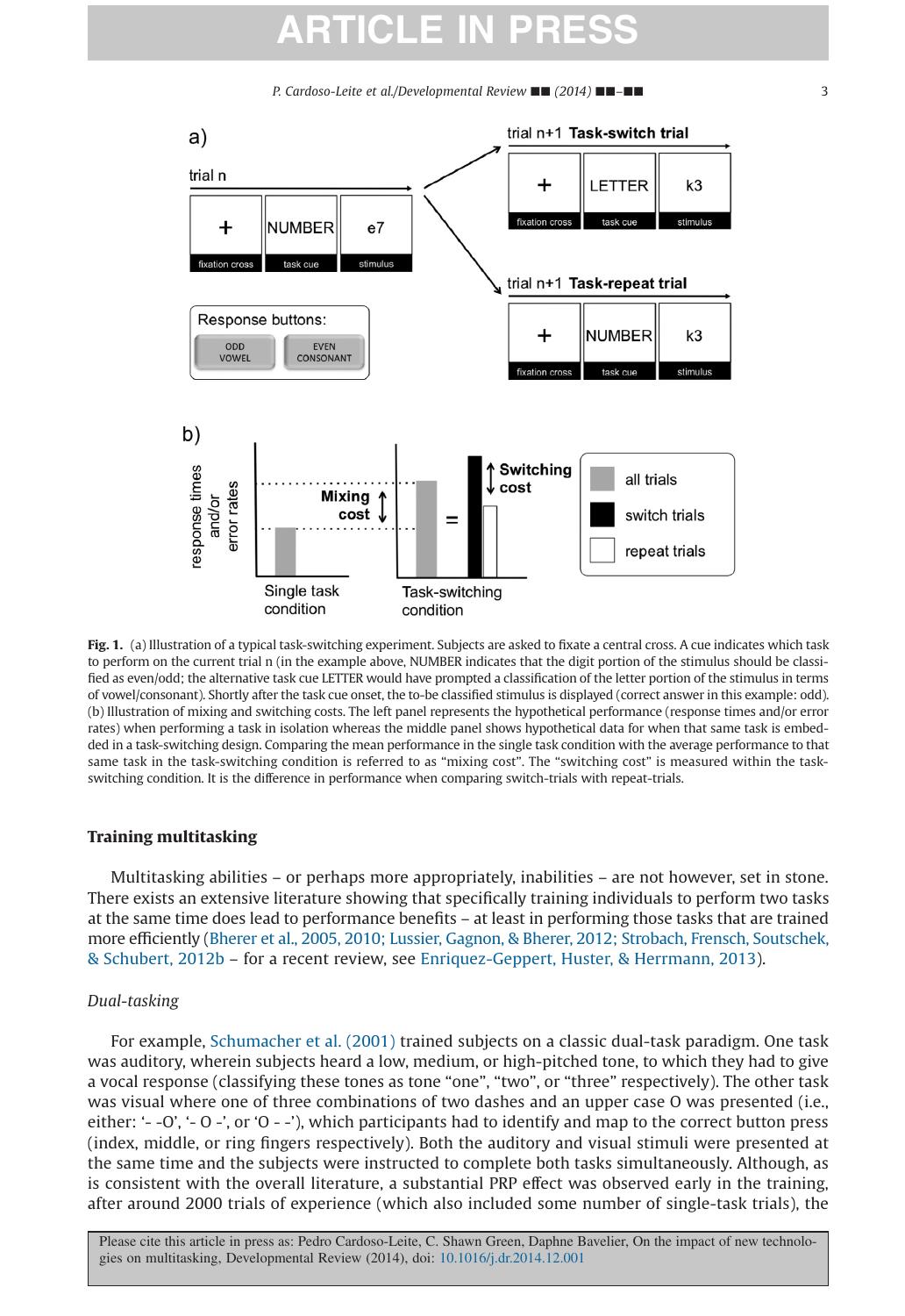#### 4 *P. Cardoso-Leite et al./Developmental Review* ■■ *(2014)* ■■*–*■■

cost associated with dual-tasking had virtually been eliminated. Following up on this work, [Hazeltine,](#page-13-2) [Teague, and Ivry \(2002\)](#page-13-2) not only replicated the base finding that training could eliminate the bottleneck, they further showed that the benefits extended to novel stimulus pairs and thus that the effect was not simply due to learning highly specific compound stimulus-response mappings.

Recently, [Dux et al. \(2009\)](#page-13-3) investigated the neural underpinnings of training-related dual-task performance improvements using fMRI. Their results showed that practice (eight to twelve 1.5 h sessions distributed over the course of 2 weeks) led to speeding of RTs both in single and dual-task conditions: one task was a two alternative force choice (2AFC) visual face discrimination task with a buttonpress response, the other task was a 2AFC auditory complex tone discrimination task with a vocal response. Furthermore, performance increases in the dual-task condition could be accounted for by assuming that the reductions in RTs in the single task conditions occurred at the level of the response selection stage – the processing bottleneck that limits dual-task performance. In other words, the behavioral data suggested that the dual-task performance improvement resulted not from an increased ability to dual-task per se but from an increased ability to perform the response selection stage within each task. These authors then tested three distinct models of dual-task performance using the fMRI data corresponding to the two behavioral tasks described above. The imaging data matched with the behavioral results. No additional brain areas were recruited in the dual-task condition as compared with the conjunction of the brain activities in the single task condition. Most notably, only the left inferior frontal gyrus – around a region located at the vicinity of the inferior frontal sulcus and the inferior precentral sulcus – showed greater activity in the dual-task condition as compared with the single task condition prior to training as well as a reduction in activity with training that correlated with participants' reductions in dual-task cost. The authors suggest that the inferior frontal gyrus is involved in the central bottleneck stage of response selection and that with practice the information processing in this area increases in efficiency. [Buchweitz, Keller, Meyler, and Just \(2012\)](#page-12-1) highlighted the role of the inferior frontal gyrus in dual-task performance and furthermore highlighted the importance of changes in functional connectivity and shifts in the timing of the BOLD responses in the dual-task condition. Here the critical comparison was in activity and functional connectivity when individuals listened to a single speech stream, compared with when they had to listen to two independent and simultaneously presented speech streams and had to comprehend both. The results showed that successful dual-tasking was associated with an increase in synchronization of the inferior frontal gyrus with more posterior temporal areas. These results highlight the central position of the inferior frontal gyrus in dual-tasking and the possibility that it may ease dual-task costs by facilitating the flow of information from sensory selection to response selection.

#### *Task-switching*

Practice has also been consistently shown to improve performance in task switching, although such practice does not necessarily eliminate the cost entirely. [\(Cepeda, Kramer, & Gonzalez de Sather, 2001;](#page-13-4) [Berryhill & Hughes, 2009; Kray & Lindenberger, 2000; Meiran, 1996; Strobach, Liepelt, Schubert, &](#page-13-4) [Kiesel, 2012c;](#page-13-4) for a review, see [Enriquez-Geppert et al., 2013; Minear & Shah, 2008\)](#page-13-1). For instance, [Kray](#page-13-5) [and Lindenberger \(2000\),](#page-13-5) trained groups of young, middle-aged, and elderly subjects on a variety of task-switch paradigms. In one such paradigm, on each trial subjects saw a four-digit number such as 2352; in Task A, the subject had to indicate whether the first two digits made a two-digit number that was larger than the two-digit number made up from the last two digits (is 23 greater than 52); in Task B the subject had to indicate whether any of the four digits were the same or not. Over the course of six sessions of training, switch-costs were reduced dramatically, in some cases by over 200 ms. However, a substantial switch-cost (of at least 100 ms) nonetheless remained after training.

[Strobach and colleagues \(2012c\)](#page-14-7) showed that practice differentially affects two different types of costs associated with task-switching paradigms – the traditional "switching-cost" (the increase in RT on a trial where one performs a different task than on the previous trial as compared with when the task is a repeat from previous trial) and the "mixing cost" (the overall increase in RT in blocks that contain multiple tasks – i.e., both switch and non-switch trials – as compared with blocks that contain only a single task; see [Fig. 1\)](#page-2-0). Over eight sessions of training, both types of costs were substantially reduced – however, only mixing costs were truly eliminated.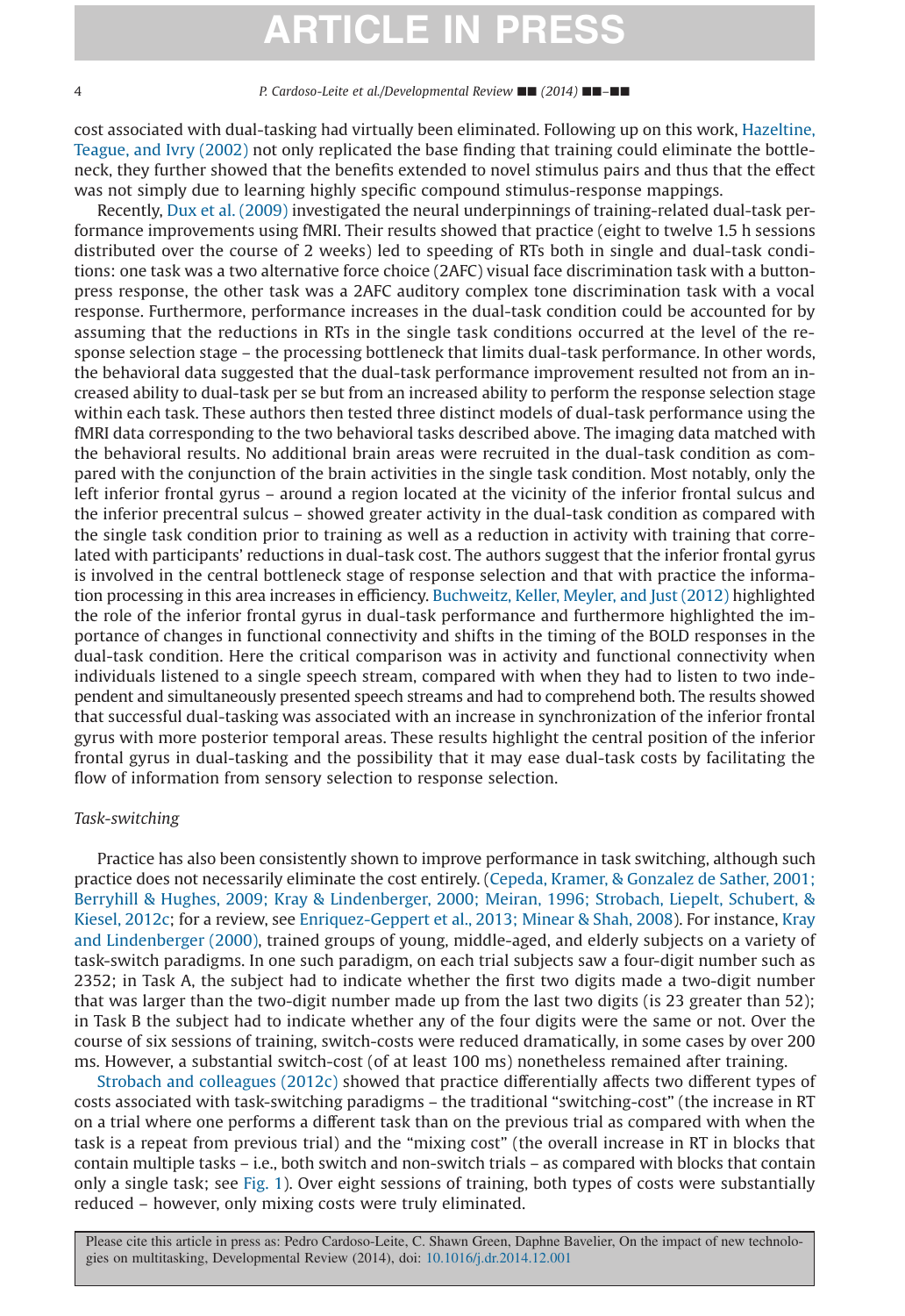#### *P. Cardoso-Leite et al./Developmental Review* ■■ *(2014)* ■■*–*■■ 5

Overall, the existing studies indicate that extensively training on dual-tasking and task-switching tasks does result in some reduction in the associated costs. A key question, however, remains as to whether these gains reflect a general improvement at multitasking or a rather specific learning that applies only to the trained task.

#### *Training and transfer*

The extent to which training truly improves the general ability to task-switch and dual-task is still hotly debated. As we have seen above in some case, transfer of training has been observed to new stimuli [\(Hazeltine et al., 2002\)](#page-13-2). Yet often the benefits of training are only observed for those exact tasks that are trained (for a review, see [Enriquez-Geppert et al., 2013\)](#page-13-1).

[Minear and Shah \(2008\)](#page-13-6) were among the first to investigate to what extent training to switch between tasks would transfer to novel, unrelated tasks using a pre-test vs. post-test design. The pre and post-test tasks comprised a pair of tasks, where subjects were shown letter-number pairs and asked to classify them either into consonant/vowel or into odd/even. All participants ran these two tasks both in isolation (single task condition) as well as in two task-switching variants where task switches either occurred randomly or deterministically with a predictable pattern of every two trials. Participants were randomly assigned to one of three training regimens: single task training, random task-switching training and predictable taskswitching training. Crucially, within each training regimen, participants were exposed to the exact same tasks ensuring equal familiarization with each task across training regimen. Training lasted for about two 1 h sessions. The results show that only training in the random task-switching regime led to significant transfer – and even then the transfer was limited to a reduction in mixing cost, as well as to a reduction in task-switching cost but only for the random task-switching condition. The authors argued against an improvement in "multitasking" per se but instead interpreted their results as reflecting an improvement in the recovery from unexpected task switches. They related their findings to studies showing that with practice, it becomes easier to recover from unexpected task interruptions [\(Trafton, Altmann, Brock, & Mintz,](#page-14-8) [2003\)](#page-14-8), and discussed possible links to improved attentional control. Similar results were obtained by [Zinke,](#page-14-9) [Einert, Pfennig, and Kliegel \(2012\)](#page-14-9) who compared the effects of multiple training regimes on taskswitching transfer. In their study one group of adolescents were trained in task-switching after physical exercise while another group did the same physical exercise without task-switching training. Both groups were pre- and post-tested on a different set of task-switching tasks as well as on a battery of other tests. The results show that task-switching training transferred in terms of mixing costs, but not switching costs, with very limited transfer to unrelated tasks.

Some investigators though have argued in favor of more substantial transfer. [Karbach and Kray \(2009\)](#page-13-7) investigated if task-switching training on a set of tasks generalizes to other task-switching tasks (near transfer) as well as to unrelated executive tasks and measures of fluid intelligence (far transfer). By including participants from 8 to 76 years of age, they asked whether these transfer effects varied across the life span. These authors observed evidence for near (both mixing and switching costs) and for far transfer across all age groups, suggesting that task-switching training might impact cognition at a more general level and be efficient at all ages. This conclusion has recently been challenged however (for a discussion including unpublished results, see [Pereg, Shahar, & Meiran, 2013\)](#page-14-10). Firstly, recent studies failed to replicate the far transfer effects [\(Pereg et al., 2013; Von Bastian & Oberauer, 2013\)](#page-14-10). Secondly, [Pereg et al. \(2013\)](#page-14-10) have shown that the near transfer effects might not result from an improved ability to task-switch but instead seems to be tightly linked to the task statistics. In particular, transfer effects following training to switch tasks every second trial collapsed when in the test phase subjects alternated tasks every third trial instead of every second as in the training phase. Clearly the findings of [Karbach and Kray \(2009\)](#page-13-7) in terms of transfer remain tentative. Their study is of special interest, however, as it is among the rare studies that look at training multitasking in children. A few studies document the developmental time course of task-switching performance and indicate that mixing costs are largest for children and older adults as compared with young adults, whereas switching costs are stable across the life span (e.g., [Cepeda et al., 2001\)](#page-13-4). The study of Karbach and Kray nicely replicates these findings and suggests that to the extent that multitasking is trainable it seems to be so for children and adults.

A qualitatively similar debate can be found in the dual-task literature, where dual-task training has been shown to transfer to untrained tasks (e.g., [Hazeltine et al., 2002; Lussier et al., 2012\)](#page-13-2) but only to a limited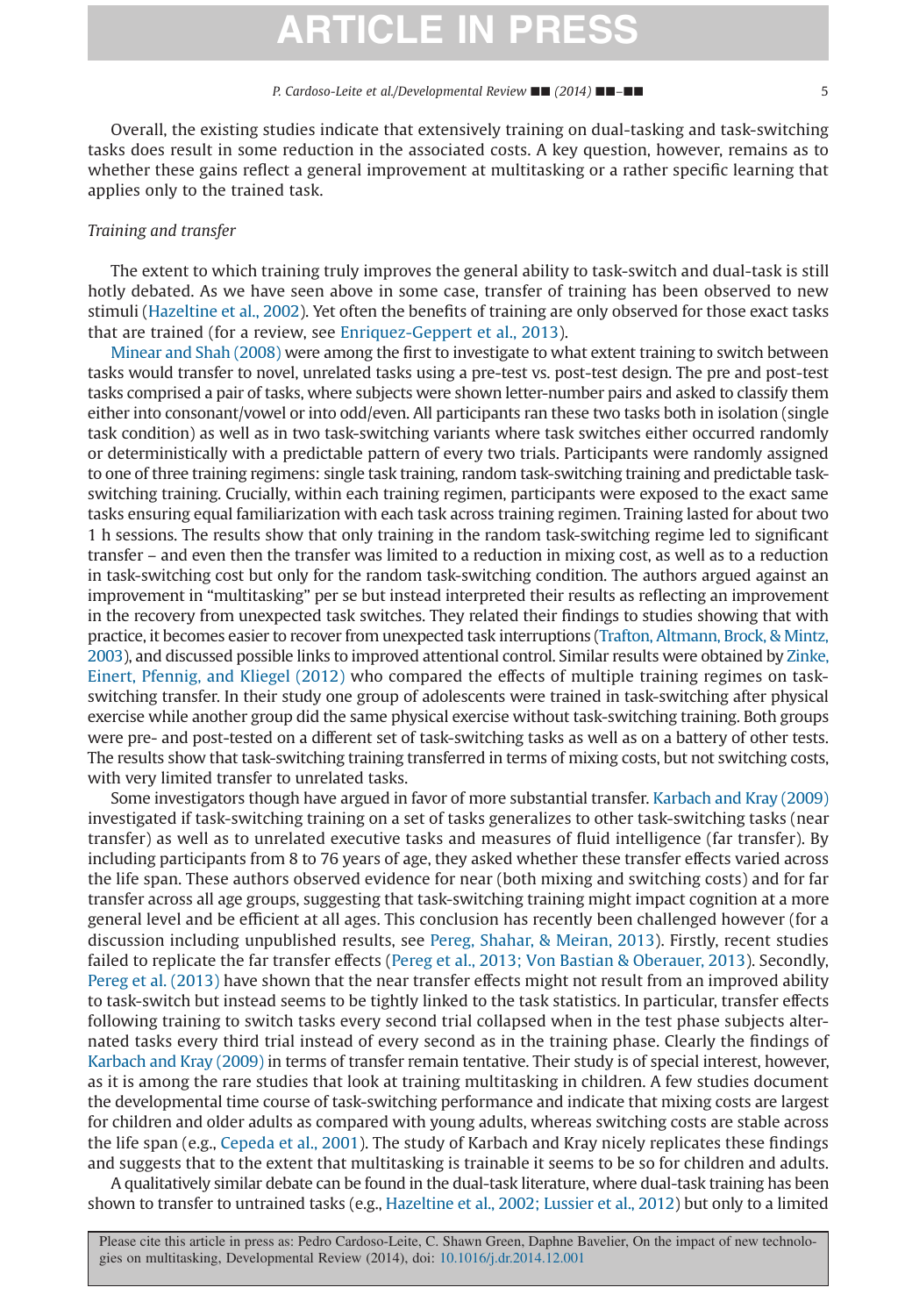### **ARTICLE IN PR**

6 *P. Cardoso-Leite et al./Developmental Review* ■■ *(2014)* ■■*–*■■



**Fig. 2.** Illustration of a typical dual-task experiment and of task-set and dual-task costs. In different sets of trials subjects perform two tasks either in the single task or in the dual-task condition. In the single task condition, participants perform only one task for the whole duration of a block (either task A or task B). In the dual-task condition, tasks are randomly interleaved and depending on the stimulus, participants perform task A only, task B only or both tasks A and B (A&B). "Task-set costs" are observed when comparing performance in a given task across the two conditions (e.g., task A only in the single task condition vs. task A only in the dualtask condition). "Dual-task costs" are measured within the dual-task condition by comparing performance on a given task across the two types of trials (single task trials vs. dual-task trials; e.g., A vs. A&B in the dual-task condition).

extent [\(Liepelt, Strobach, Frensch, & Schubert, 2011; Lussier et al., 2012; Strobach et al., 2012b;](#page-13-8) for a review, see [Enriquez-Geppert et al., 2013\)](#page-13-1). [Lussier et al. \(2012\)](#page-13-9) for instance, trained participants to discriminate two sets of visual stimuli (left/rightward pointing arrow and/or red/green square) by pressing one of two keys with the left and right hand. In some blocks of trials, these two tasks were performed separately (singlepure trials), while in other blocks they were mixed.Within those mixed trial blocks, participants were required to either perform both tasks at once (dual-mixed trials) or only one of the tasks (single-mixed trails) depending on whether on a given trial both or only one of the stimuli were presented. The performance decrement when comparing single-mixed trials with single-pure trials is called "task-set cost" and is thought to reflect the ability to prepare and maintain multiple task sets. The performance decrement when comparing dual-mixed with single-mixed trials is termed "dual-task cost" and is thought to reflect participant's ability to perceive multiple stimuli and coordinate the execution of two motor responses (Fig. 2). Participants in the training group underwent five 1-h sessions spread over 2–3 weeks and were compared with a no intervention control group. Training led to substantial improvements in both task-set and dual-task costs. Importantly, [Lussier et al. \(2012\)](#page-13-9) investigated the depth of transfer by having three distinct transfer dual-task tests which differed from the training dual-task experiment either in terms of stimulus modality (auditory instead of visual), response modality (turning a wheel and pressing pedals instead of left and right hand finger presses) or in both dimensions. Training reduced dual-task cost (but not the task-set cost) in the transfer tasks but only when the transfer task shared at least one dimensions (i.e., stimulus or response set) with the training task. Thus, it appears that transfer of dual-task training effects is possible, but is rather limited.

Overall, the reviewed studies indicate plasticity in multitasking whereby training in the laboratory can significantly reduce the various costs associated with multitasking on the exact trained tasks. Whether these benefits generalize to other new tasks as would be expected if the ability to multitask per se was improved remains highly contentious. The available evidence, rather, suggests that multitask training facilitates information extraction and motor selection as long as transfer tasks overlap along enough trained dimensions, be it in terms of stimulus or response properties or in terms of task structure and timings. It is in this context that we now turn to multitasking as it applies to real life applications.

#### **Forms of media multitasking**

The research reviewed above makes clear that extensive training with multitasking within laboratory conditions will help overcome some multitasking bottlenecks for the trained tasks, but lead to restricted transfer, if any, when considering other multitasking tasks. These results contrast with the ever-growing use of various forms of modern technology and media, which encourage or even require, extensive multitasking, and has led many of us to believe we are expert multitaskers.

For those growing up today, an enormous part of each day is spent consuming media. Recent surveys performed by the Kaiser Family foundation [\(Rideout, Foehr, & Roberts, 2010; Roberts, Foehr, & Rideout,](#page-14-11) [2005\)](#page-14-11) suggest that media use occupies nearly 8 h of each and every day – more than any other activity, except perhaps for sleeping. Furthermore, multiple media streams are often consumed simultaneously.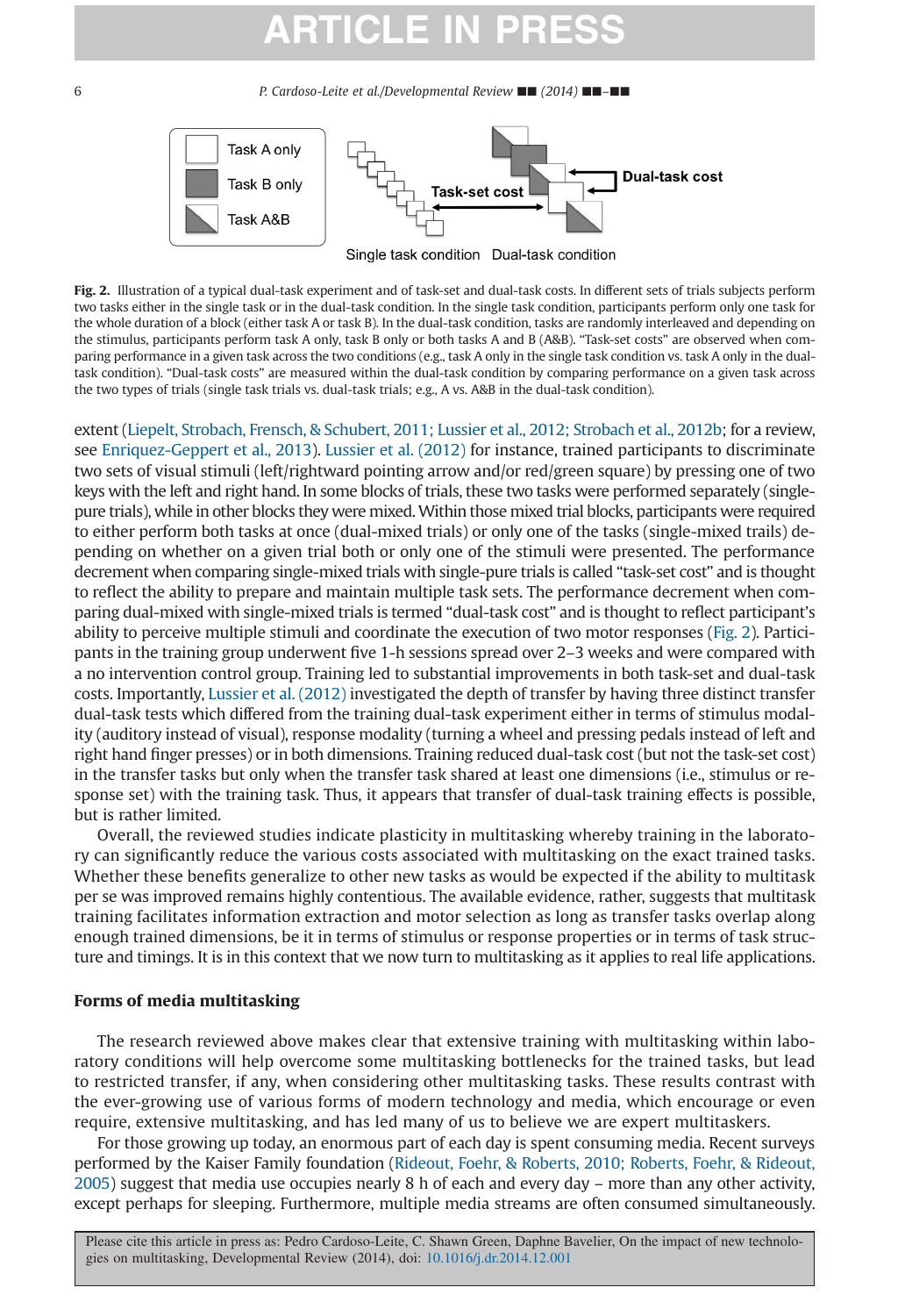#### *P. Cardoso-Leite et al./Developmental Review* ■■ *(2014)* ■■*–*■■ 7

Thus, these 8 h of media consumption actually contain nearly 11 total hours of media content. These figures are up by around 20% from just 5 years ago. And while media use is often considered little more than a mindless diversion, there is an emerging scientific consensus that the regular use of many types of media has the ability to meaningfully impact users at many different levels, from bodily health to emotional regulation to basic aspects of attention and cognition (e.g., [Staiano & Calvert, 2011\)](#page-14-12). Because some of these impacts are overall positive, while others are overall negative, it seems urgent to establish what constitutes a "balanced media diet" for the developing human mind [\(Greenfield, 2009\)](#page-13-10).

Much of the research in this domain though suffers from a number of clear issues. In particular, researchers often measure total "media usage" (i.e., the sum of all the hours spent on all forms of media) and attempt to link this number to either positive or negative outcomes. However, "media use" does not consist of a single experience. There are myriad forms of media, none of which are perfectly (or in many cases even close to) equivalent. Spending 10 h weekly watching documentaries about Alexander the Great is not the same as spending 10 h weekly shopping online. Nevertheless, completely disparate experiences such as streaming 5 h of reality shows, reading news articles for 5 h, or listening to 5 h of music, are all treated as if they are equivalent in most current studies of media usage because the same total number of hours of media are consumed in each case. This problem is exacerbated by the fact that there can be substantial differences in experience even within sub-types of media consumption. Ten hours per week of reading scientific journals online is likely not the same as 10 h per week of reading about celebrity gossip.

Furthermore, as mentioned earlier, multiple media streams are increasingly consumed in parallel (e.g., web browsing while watching television or listening to music while responding to emails), an activity that is known as *Media Multitasking* [\(Ophir, Nass, & Wagner, 2009\)](#page-14-13). On average around 30% of media usage time is spent media multitasking. Media multitasking is typically assessed by self-report surveys from which one derives an index – the media multitasking index or MMI. This index weighs total media consumption by the percentage of time subjects utilize multiple forms of media simultaneously (i.e., a subject who consumes 80 total hours of media per week, but never uses multiple forms of media simultaneously, would have a lower MMI score than a subject who consumes 20 total hours of media per week, but always uses multiple forms of media simultaneously). It indicates on a one-dimensional continuous scale to what extent a participant consumes multiple streams of media when consuming media [\(Ophir et al., 2009\)](#page-14-13). [Figure 3](#page-7-0) (left panel) illustrates the distribution of this score among recently surveyed young adults recruited through the University of Geneva population. As can be seen on that figure, there are large inter-individual differences in the extent of media multitasking. These individual differences offer the opportunity to run an "experiment of nature" wherein researchers explore the potential effects of media multitasking on brain and behavior as it is slowly becoming a staple of our society.

Moreover, the information extracted from the media consumption self-reports can be much richer than a single value. Indeed, a hierarchical cluster analysis performed on the self-reported media consumption clearly reveals patterns of consumption that have much more structure than just being sensitive to total amounts of media multitasking. For instance, there are clear preferences as to which media activities people tend to multitask between and which ones are almost never associated with each other. Games and music tend to co-occur quite often, but games and TV watching is seldom cooccurring. This is important information as playing video games might not have the same impact in terms of training multitasking abilities depending on the activities it is coupled with. In addition, this approach also reveals that there are qualitatively different categories of media multitaskers rather than a smooth continuum from low to high media multitaskers as has been studied so far. Thus, not all media are similarly combined, but rather certain media combinations are much more likely than others calling for more granular evaluations of media multitasking in future studies than what the MMI affords.

The study of the effects of new technologies on cognition is still in its infancy. To illustrate the importance of considering media at finer levels of description, we will contrast two media usages with apparently very different effects on dual-tasking and task-switching: media multitasking and action video game playing.

#### **Media use and multitasking**

[Ophir et al. \(2009\)](#page-14-13) asked whether individuals who regularly engage in media multitasking exhibit different behaviors in a diverse set of laboratory tests of multitasking as compared with individuals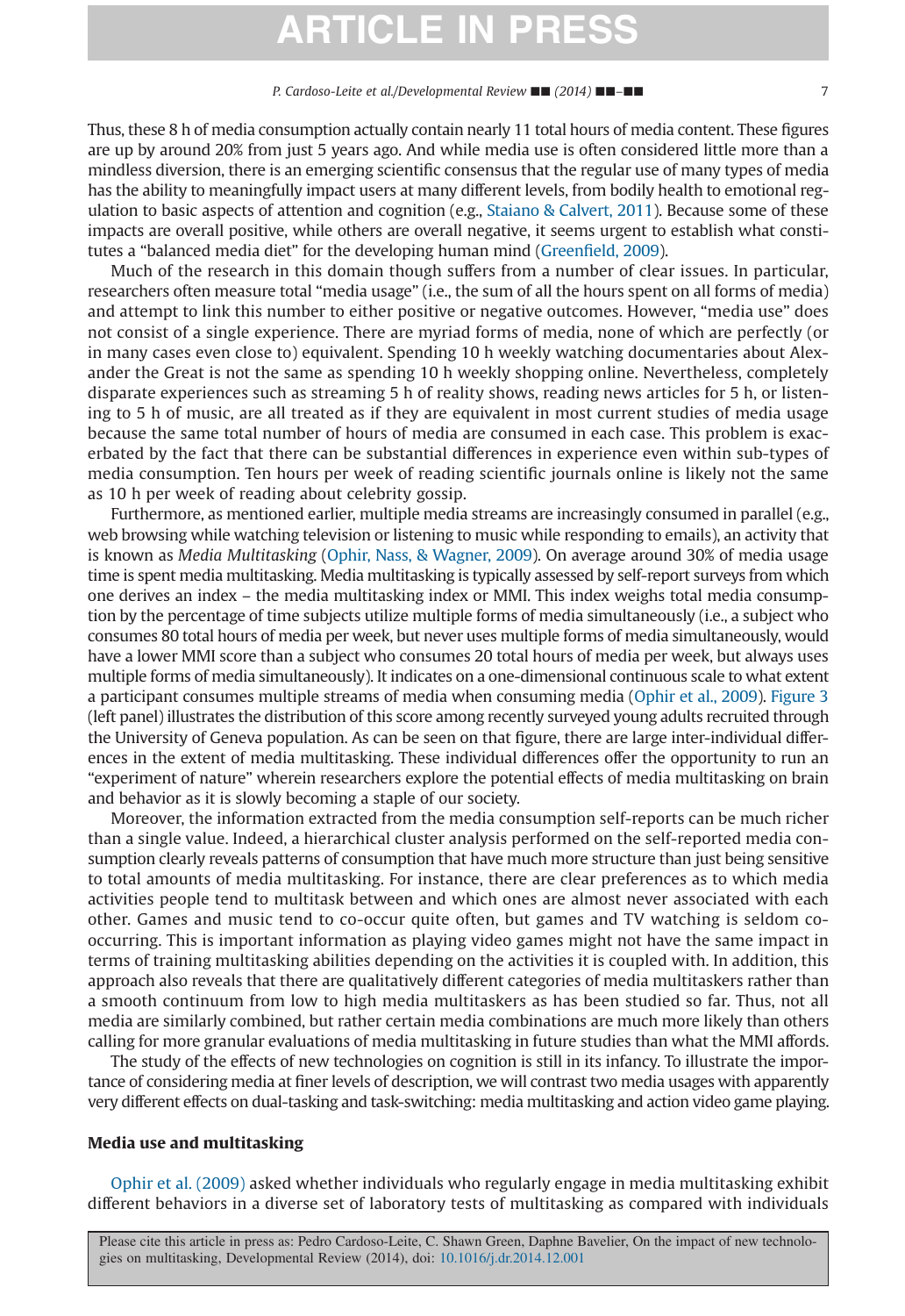<span id="page-7-0"></span>Please cite this article in press as: Pedro Cardoso-Leite, C.<br>gies on multitasking, Developmental Review (2014), doi: gies on multitasking, Developmental Review (2014), doi: Please cite this article in press as: Pedro Cardoso-Leite, C. Shawn Green, Daphne Bavelier, On the impact of new technolo-. Shawn Green, Daphne Bavelier, On the impact of new technolo-10.1016<br>j.  $4:2.001$ [10.1016/j.dr.2014.12.001](http://dx.doi.org/10.1016/j.dr.2014.12.001)



**Fig. 3.** Media multitasking among the student population in Geneva, Switzerland (N = 218). As can be seen from the histogram on the left panel, there are considerable differences across participants' self reported media multitasking, making this index (MMI) an interesting tool for research. This score, however, does not capture any of the structure inherent in media multitasking. The panel on the right is the result of <sup>a</sup> hierarchical cluster analysis performed on the same data that was used to compute the MMI score on the left panel. Each row of the matrix corresponds to a participant and each column to a media (e.g., listening to music, surfing the web; normalized such that the values in each row sum to one). Dark cells indicate high levels of consumption whereas light gray levels indicate rare media consumption. The vertical dendrogram clusters participants that are similar in terms of their multimedia consumption and suggests there are separate groups of media users.

*P. Cardoso-Leite et al./Developmental Review*

■■ *(2014)* ■■*–*■■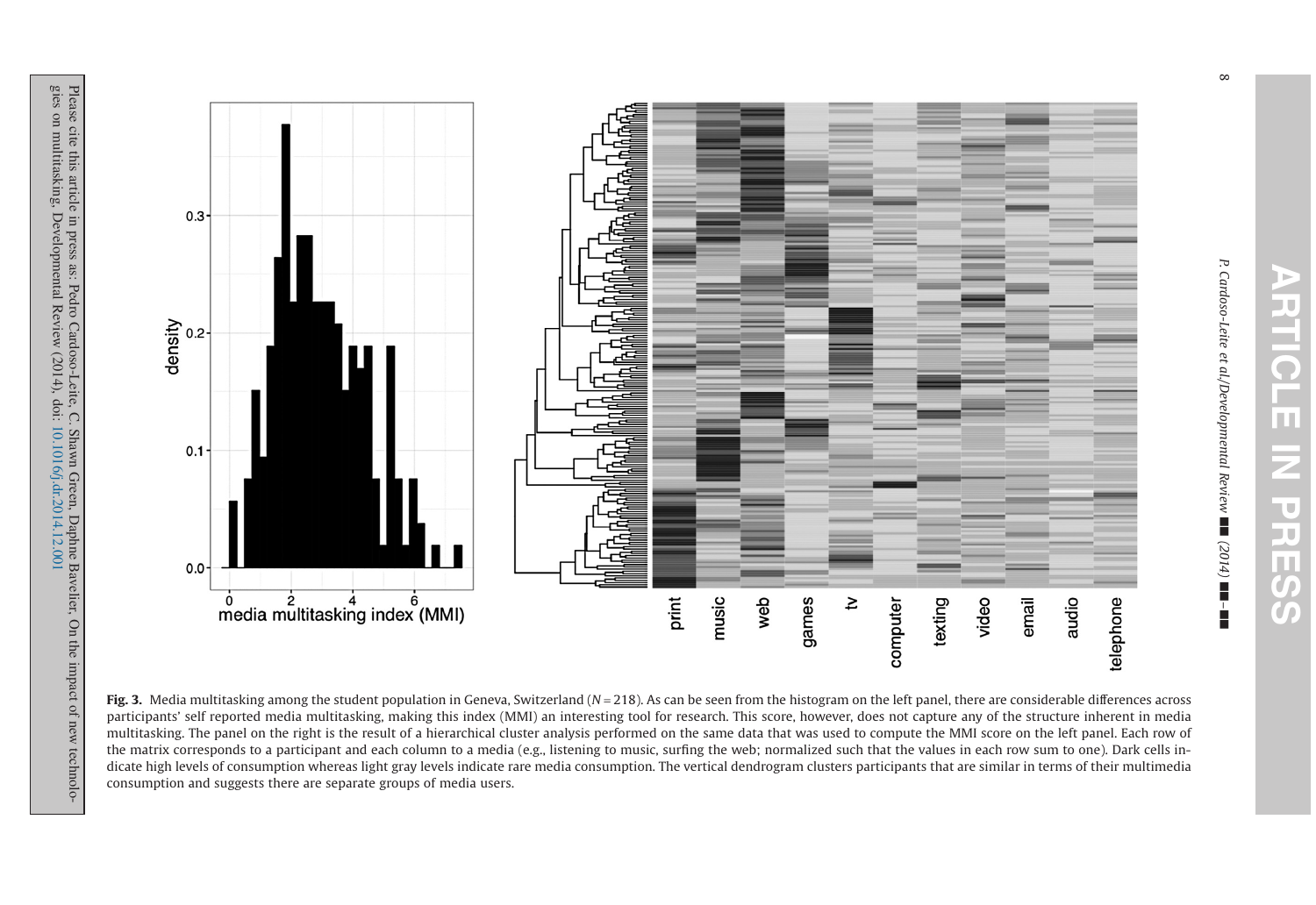#### *P. Cardoso-Leite et al./Developmental Review* ■■ *(2014)* ■■*–*■■ 9

who do very little media multitasking. In their study, they first assessed the media multitasking habits of a large group of subjects using the MMI. From that large pool of subjects, the authors then selected those subjects who fell at the two extreme ends of the distribution (heavy media multitaskers: HMM; light media multitaskers: LMM). Next, both groups of subjects were compared on a battery of tasks designed to test multitasking ability, attentional selection and general executive function. One such task was a task switching experiment where the subjects were presented with stimuli comprised of a letter and a digit. In the letter task, the subjects were to classify the letter as vowel/ consonant. In the digit task, the subjects were to classify the digit as even/odd. Which of the two tasks the subject was to perform on a given trial was determined by a task cue presented shortly before the stimuli appeared. As by definition HMM more frequently switch between tasks in their daily life (e.g., read a book, send text message, listen to a song) than LMM do, it was expected that HMM would be better at task-switching than LMM. Contrary to this prediction though, HMM actually performed worse than LMM in the task switching experiment [\(Ophir et al., 2009; Sanbonmatsu, Strayer,](#page-14-13) [Medeiros-Ward, & Watson, 2013;](#page-14-13) but see [Alzahabi & Becker, 2013;](#page-12-2) [Minear, Brasher, McCurdy, Lewis,](#page-13-11) [& Younggren, 2013](#page-13-11) for failures to replicate). Not only were HMM subjects overall slower at responding to the stimuli on all trials, they also showed an increased task-switching cost (i.e., their RTs were slowed down to a greater extent than those of LMM when having to switch). Similar results were found in the other tests, which also required participants to filter out task-irrelevant information.

These results came as a surprise. One of the most robust results in the field of learning is that repeating an activity (i.e., training) leads to performance benefits on the trained and possibly similar activities; it certainly should not lead to performance *decrements*! Ironically, in another recent study, those subjects that were particularly poor in multitasking as measured in the laboratory tended to perceive themselves as expert multitaskers and also reported multitasking more frequently [\(Sanbonmatsu](#page-14-14) [et al., 2013\)](#page-14-14). Whether high media multitasking is profoundly detrimental to multitasking remains in need of replication though, as very few studies have been carried out so far, some with discrepant outcomes (see [Alzahabi & Becker, 2013;](#page-12-2) [Minear et al., 2013\)](#page-13-11). Yet, it remains surprising that so much time engaged in multitasking does not lead to robust multitasking benefits<sup>1</sup>.

It is interesting to contrast media multitasking with a different type of media exposure – playing *action video games.* This genre of game is characterized by a fast pace, a heavy load on divided attention and the nesting of goals and subgoals at many different time scales, among other factors. Action video games – in contrast to other forms of video games like life-simulation or puzzle games – have been shown to produce a variety of benefits in vision, attention, spatial cognition and decisionmaking (for a review, see [Green & Bavelier, 2012\)](#page-13-12). Furthermore, and quite unlike media multitasking, action gaming has generally been associated with positive effects<sup>2</sup> on both dual-tasking [\(Chiappe, Conger,](#page-13-13) [Liao, Caldwell, & Vu, 2013; Dye & Bavelier, 2010; Green & Bavelier, 2006; Strobach, Frensch, & Schubert,](#page-13-13) [2012a; Wu & Spence, 2013;](#page-13-13) although see [Donohue, James, Eslick, & Mitroff, 2012; Gaspar et al., 2013;](#page-13-14) [Oei & Patterson, 2013\)](#page-13-14) and task-switching [\(Andrews & Murphy, 2006; Boot, Kramer, Simons, Fabiani,](#page-12-3) [& Gratton, 2008; Cain, Landau, & Shimamura, 2012; Colzato, van den Wildenberg, & Hommel, 2013;](#page-12-3) [Colzato, van Leeuwen, van den Wildenberg, & Hommel, 2010; Green, Sugarman, Medford, Klobusicky,](#page-12-3) [& Bavelier, 2012; Karle, Watter, & Shedden, 2010; Strobach et al., 2012a;](#page-12-3) although see [Boot et al., 2008\)](#page-12-4). We consider below separately the cases of dual-tasks and task switching.

#### *Dual-tasking*

[Green and Bavelier \(2006\)](#page-13-15) trained adults for 30 h on either a first person shooter game or a puzzle game. Before and after this training, subjects underwent the Useful Field of View task, which mea-

<span id="page-8-0"></span><sup>1</sup> Some authors argued that this apparent decrement in multitasking *performance* does not reflect a decrement in multitasking *ability*. Instead, media multitasking might lead to a change in cognitive control strategies with heavy media multitaskers focusing more on breath and light media multitaskers more on depth (e.g., [Lin, 2009; Ophir et al., 2009\)](#page-13-16).

<span id="page-8-1"></span> $2\,$  It is important to note that studies that had people play action video games in the laboratory distributed small training sessions (about 1 h per day, 5 days per week) across multiple weeks because this type of scheduling is thought to be most effective. Binging on these games may not only prevent the positive effects reported in the literature but also lead to adverse effect.

Please cite this article in press as: Pedro Cardoso-Leite, C. Shawn Green, Daphne Bavelier, On the impact of new technologies on multitasking, Developmental Review (2014), doi: [10.1016/j.dr.2014.12.001](http://dx.doi.org/10.1016/j.dr.2014.12.001)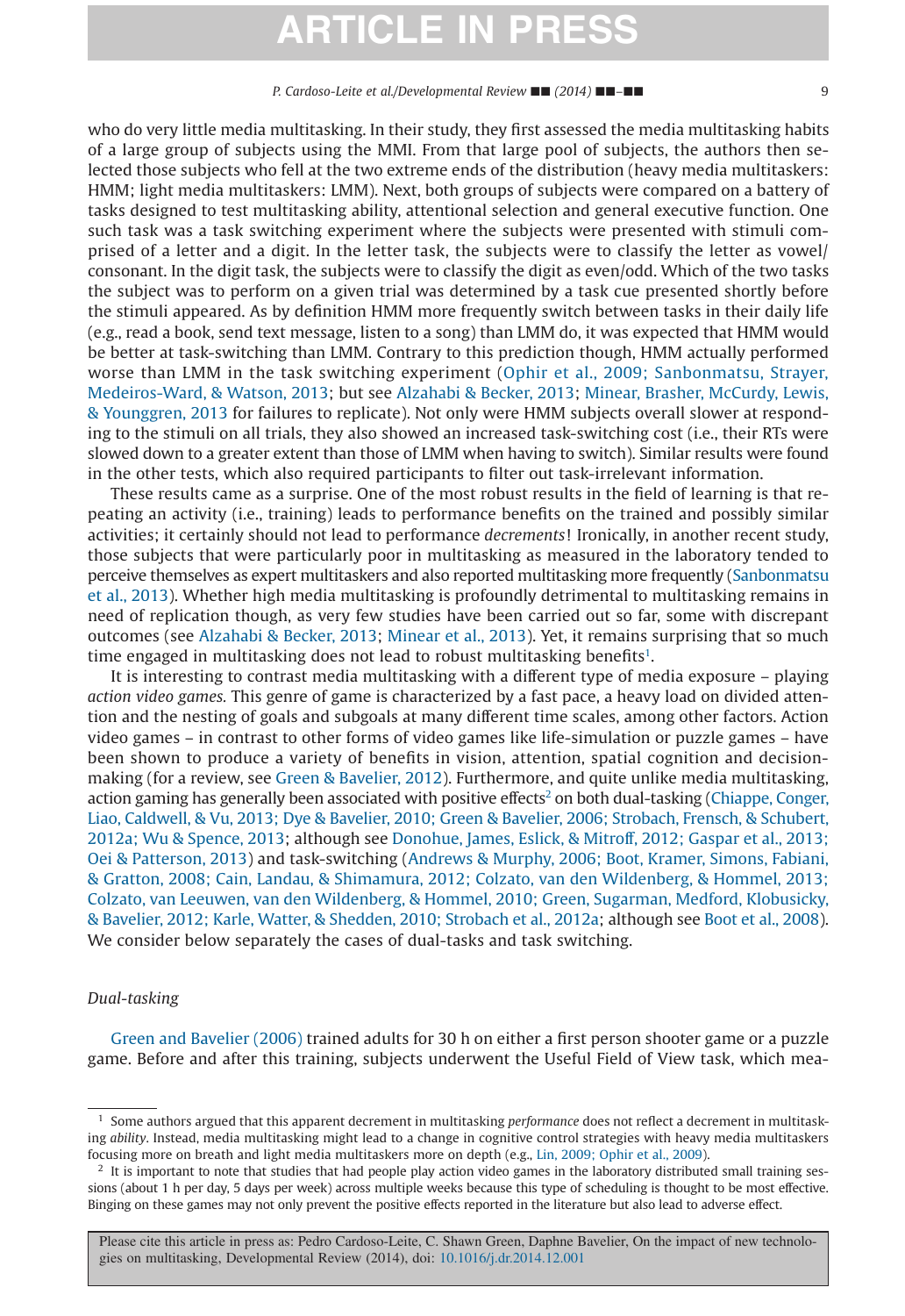#### 10 *P. Cardoso-Leite et al./Developmental Review* ■■ *(2014)* ■■*–*■■

sures subjects' abilities to locate a target, possibly among distractors, in the visual periphery. To this main task, the authors also added a challenging central shape identification task in some blocks (i.e., the task thus required some degree of multitasking). While both groups of subjects were hampered by the addition of the second task before training, the size of this cost was substantially reduced after training on action video game (but not on control video game). Hence, playing action video games led to an increased ability to perform two tasks simultaneously and suffer a lesser performance decrement. Although less studied in children, the few studies available suggest similar benefits in 7–17 years old classified as action video game players than in adult action video game players. For example, 11 year old action video players, like adult video game players, were observed to outperform not only children but also adults that did not play action video games when tested with the Useful Field of View task [\(Dye & Bavelier, 2010\)](#page-13-17).

Using a more classic dual-tasking task [Strobach et al. \(2012a\)](#page-14-15) have also shown benefits of action video game training on dual-tasking ability. The dual-task here consisted of a ternary auditory beep classification and a ternary visual stimulus classification. Both of these tasks were performed first in isolation, then in combination to determine the specific costs of dual-task performance. The results showed that action game training resulted in disproportionate reductions in RT in dual-task situations – particularly at short SOAs – which again is consistent with the idea that action video game training can improve the ability to multitask.

Finally, [Chiappe et al. \(2013\)](#page-13-13) assessed the impact of action video games on the performance on the Multi-Attribute Task Battery (MATB). This test consisted of four tasks that subjects had to perform at the same time. Task one was a tracking task wherein subjects used a joystick to keep a target centered on the screen. Task two was a fuel management task wherein subjects had to ensure fuel levels remain as close as possible to some pre-determined level. Task three was a systems monitoring task, wherein various lights could become illuminated, which told the subject to perform a specific action. And lastly, task four was a communications task, which required subjects to make appropriate responses to auditory communications. The MATB simulates typical aircrew tasks and is a validated measure that correlates with real-world performance [\(Comstock & Arnegard, 1992\)](#page-13-18). As was the case in previous research, individuals trained on an action video game showed significant improvements in their multitasking abilities, particularly in the speed at which they were able to respond to sudden onset communications or systems instructions, while individuals trained on a control non-action video game showed less or no benefits. This study therefore suggests that the multitasking benefits of action video game experience may "scale up" to real-life, complex, multitasking situations. Transfer from action video game play to real life dual tasking is not always found. For example, [Gaspar et al. \(2013\)](#page-13-19) immersed participants in a virtual reality environment and tested their ability to safely cross the street while dual tasking or not. In the dual task condition, participants performed the street crossing under a concurrent working memory load. Participants classified as action video game players did not differ from their non-playing peers on their ability to cross the street safely in either condition suggesting little transfer in this case. Unfortunately, the authors also failed to replicate the effects that are typically observed when comparing these two groups on a battery of computerized tests making the lack of transfer difficult to interpret. To this day, very few studies have tested real-world transfer of action game play to dual tasking; this should be a rich area of investigation for future research.

#### *Task-switching*

Numerous studies have also reported enhanced task switching abilities both for individuals who regularly play action video games compared with non-action video game players (i.e., cross-sectional studies – [Andrews & Murphy, 2006; Boot et al., 2008; Cain et al., 2012; Colzato et al.,](#page-12-3) [2010; Green et al., 2012; Karle et al., 2010; Strobach et al., 2012a;](#page-12-3) but see [Gaspar et al., 2013\)](#page-13-19) as well as a result of specific training (i.e., experimental studies – [Colzato et al., 2013; Green et al., 2012; Strobach](#page-13-20) [et al., 2012a;](#page-13-20) but see [Boot et al., 2008\)](#page-12-4). [Andrews and Murphy \(2006\)](#page-12-3) had subjects switch between a digit and a letter classification task and observed a reduced task-switching cost for avid action gamer players as compared with non-action game players for short inter-trial intervals (150 ms) but not for longer ones. [Boot et al. \(2008\)](#page-12-4) asked subjects to classify digits either as even/odd or as greater/ smaller than 5. Subjects recruited as experienced action gamers showed a reduced task switching cost.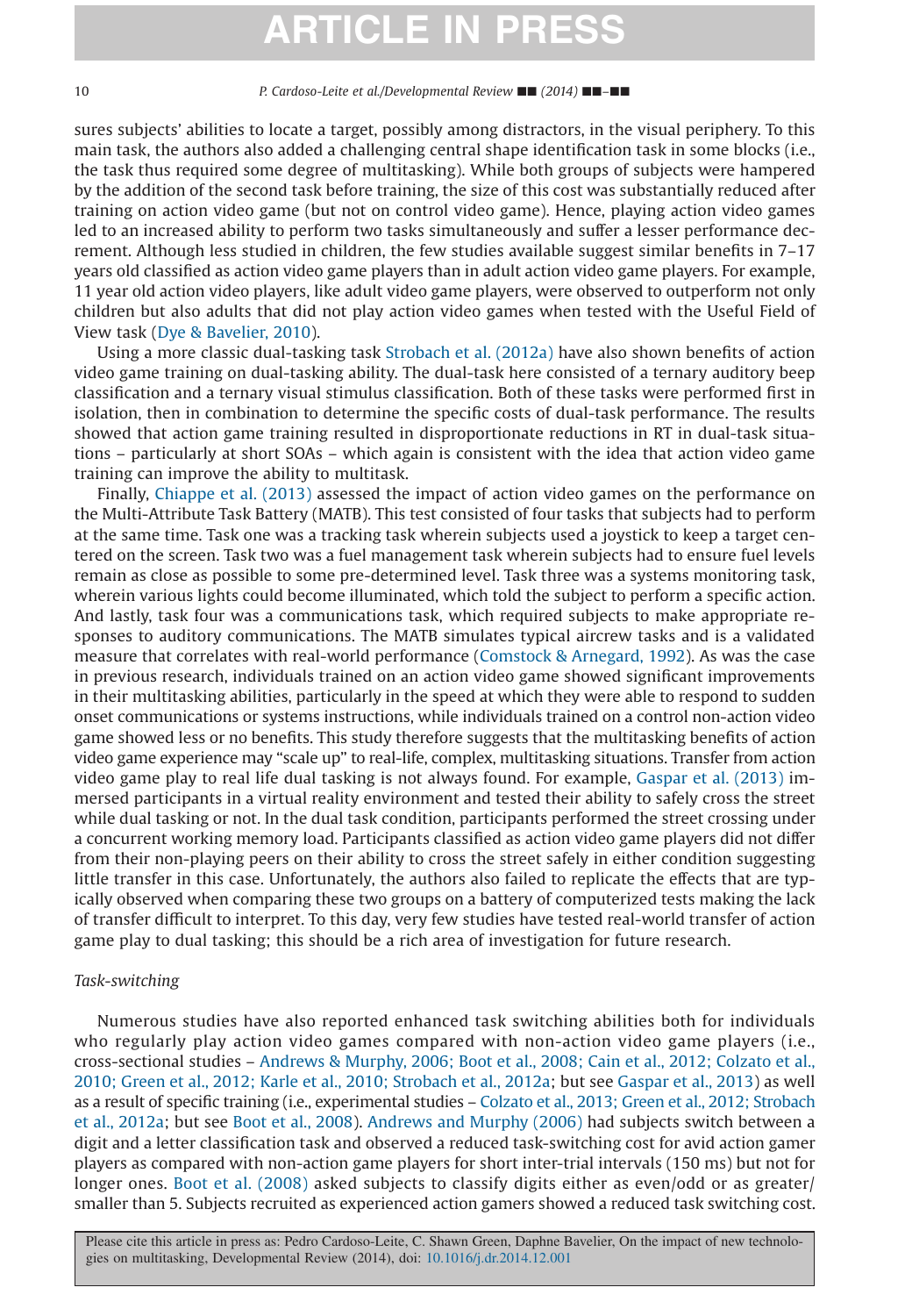#### *P. Cardoso-Leite et al./Developmental Review* ■■ *(2014)* ■■*–*■■ 11

And [Green et al. \(2012\)](#page-13-21) compared avid action gamers and non-action gamers under four different taskswitching experiments and observed reduced switch-costs for the action gamers irrespective of the motor effector used in these experiments (manual key presses versus vocal responses), of the nature of the task (perceptual vs. conceptual) and of the level at which the switch applies (switching tasks goals or switching stimulus response mappings). These authors also showed a causal relationship between action gaming and enhancements in task-switching by training non-gamers on action video games or control video games for 50 h and measuring their task-switching costs both before and after that training phase. The results showed again, significantly swifter task-switching following action video game training as compared with training on a non-action video game (with the same beneficial effect of action game training having also been found by [Strobach et al., 2012a, 2012b, 2012c\)](#page-14-15). Lastly, an exciting new study by [Colzato et al. \(2013\)](#page-13-20) replicated and extended these results, showing that the benefits of action game training on task-switching behavior are partially mediated by genetic factors. Specifically, differences in a gene coding for an enzyme that promotes degradation of dopamine in the synaptic cleft predicted individual differences in the extent to which action game experience promoted benefits in task-switching.

But how exactly do these dual task and task-switching benefits come about? In two experiments, [Karle et al. \(2010\)](#page-13-22) investigated whether the task-switching benefits associated with self-reported extensive action video game experience result from an enhancement in selective attention or from improved resistance to proactive interference. The first experiment was designed to minimize trial-to-trial interference. Subjects were presented with stimuli from two non-overlapping sets (ABC and 123) in response to which they pressed a specific key from a non-overlapping response set (three distinct fingers from the left and right hand). The "task" (digit vs. letter) could be either be validly cued or not; and this cue appeared at varying intervals prior to the stimulus – thus allowing for different levels of task preparation. Action gamers responded overall faster than non-action gamers. Moreover, they showed an additional task-switching cost reduction (i.e., a reduction in this cost that could not be accounted for by their overall increased response speed), but only when task-cues were presented long before the to-be-classified stimuli and in particular when the cues were informative – implying that avid action gamers are more efficient in preparing task-set shifting. Their second task-switching experiment was more challenging and involved both overlapping stimulus and response sets (stimuli {2,3,4,6,7,9} to be classified according to odd/even, <5/>5 or prime/multiple). In this setting avid action gamers did not show any additional reduction in task switching cost compared with non-action gamers. According to [Karle et al. \(2010\),](#page-13-22) it may therefore be the case that action gamers do not have improved task-switching abilities by which they can more swiftly reconfigure task-sets, but rather may excel on task switching tasks through better attentional control.

Although the bulk of the literature on gaming thus far has focused not only on action games, but specifically on what are known as "first-person shooter" action games, recent research has shown that similar effects are seen in other game types as well. [Wu and Spence \(2013\)](#page-14-16) report equal enhancements in dual-task performance for groups trained on either a violent action shooter game or a nonviolent action driving video game as compared with a control group that trained on a non-action video game. Furthermore, both [Glass, Maddox, and Love \(2013\)](#page-13-23) and [Basak, Boot, Voss, and Kramer \(2008\)](#page-12-5) have shown that real-time strategy games (which also require substantial amounts of fast decisions) can also improve cognitive flexibility. [Basak et al. \(2008\)](#page-12-5) for instance, trained older adults on such a game (Rise of Nations 2004) for almost 24 h, dispersed over the course of about 2 months. These participants were pre- and post-tested on a battery of cognitive tests – which included a task-switching paradigm – and compared with a no-training no-contact control group. Their results show that participants in the training group improved in the game itself but also outperformed the control group in tasks that measure reasoning, working-memory, visual-short term memory and, most important to our purposes, in task-switching. Similar learning effects have also been observed with younger adults (Glass et al., 2013). And finally, [Anguera et al. \(2013\)](#page-12-6) had older adults play a custom-made video game containing both action and multitasking aspects for 12 total hours. The video game had two main components – driving a car in a virtual environment and responding as fast as possible to the onset of target stimuli. Subjects were assigned to one of three groups: (i) a multitasking group that trained on both tasks simultaneously, (ii) a single task group that trained on each task in isolation and (iii) a no contact group which did not have any form of training. Before and after this training, subjects took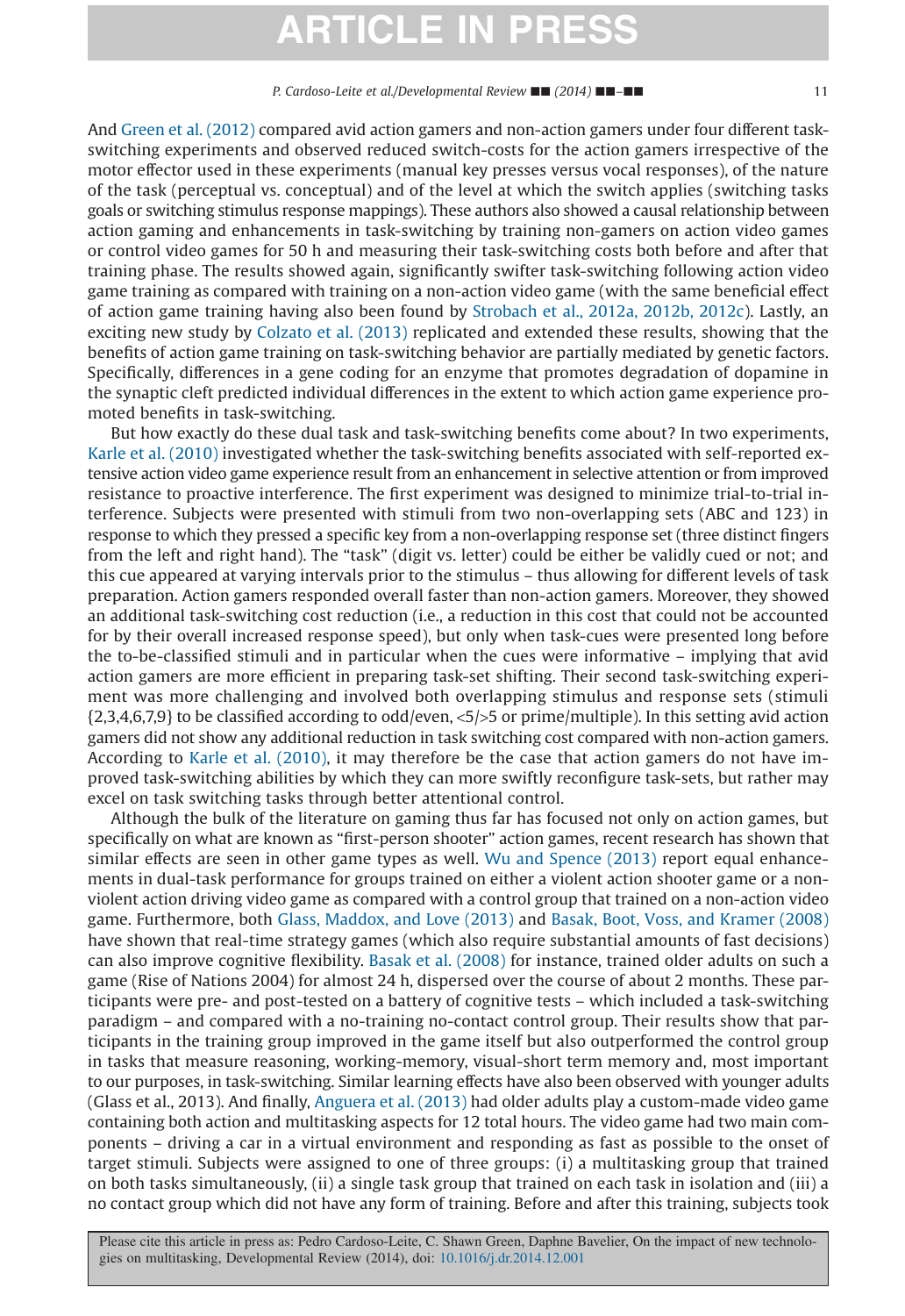#### 12 *P. Cardoso-Leite et al./Developmental Review* ■■ *(2014)* ■■*–*■■

a battery of tests to assess to what extent such dual-task learning transfers to untrained tasks. The results showed that multitasking performance, as assessed in the multitasking version of the game, increased considerably for the group trained on that very same task, and that this benefit transferred to sustained attention and better working memory in the face of distraction and disruptions. However, only a trend for transfer was seen when considering novel dual-task experiments, reinforcing the view that transfer from multitasking training may be mediated through increased attentional flexibility, rather than a fundamental change toward more parallel processing.

Finally, less is known about the plasticity of task switching in children. While some studies document the developmental time course of task switching, few studies have addressed whether its associated costs may be alleviated through training and if so whether this plasticity may vary as development proceeds (for a review see, [Karbach & Kray, 2009\)](#page-13-7). While the impact of action video game play on children's performance on standard task-switching paradigms has not been documented yet, the Attentional Blink paradigm may be of interest. Participants in an Attentional Blink task are asked to select two pre-specified targets in a serial stream presented extremely rapidly. Processing of the second target is hindered by successful processing of the first target, an outcome proposed by some to reflect a similar processing bottleneck as the one that limits multitasking performance (e.g., [Marti, Sigman, & Dehaene, 2012; Tombu et al., 2011\)](#page-13-24). Interestingly, by age 7 action video game players performed as well as adult non action gamers, indicating a potent transfer from action video game play to blink performance at an extremely young age [\(Dye & Bavelier, 2010\)](#page-13-17). Whether this result generalizes to the various costs associated with multitasking remains to be firmly established.

#### **Conclusions**

That playing certain types of video games improves both task-switching and dual-tasking could be considered – at a certain level of description – as surprising as the finding that media multitasking diminishes these abilities. After all action video game players are engaged in just one activity, which is playing that very game. Comparing action video game play with media multitasking thus leaves us with a paradox. Why does not media multitasking, which necessarily requires performing multiple tasks simultaneously as well as frequent task switching, lead to systematic improvements in multitasking? And why, on the other hand, do action video games improve multitasking (among other things) when in appearance they do not require the same degree of multitasking? Finally, how should we conceive of the rather far transfer noted after action game play given the limited evidence for transfer of multitasking in controlled laboratory training studies? While we do not yet have firm answers to these questions, it may be fruitful to consider models of human task performance, and the processes at play during multitasking.

The inability to simultaneously perform multiple tasks is typically attributed to hardware limitations of the brain, be it in terms of the limited number of task-sets that may be simultaneously represented in the prefrontal cortex [\(Koechlin & Hyafil, 2007\)](#page-13-25) or processing bottlenecks [\(Welford 1952,](#page-14-17) [1980;](#page-14-18) for a review, see [Pashler, 1997\)](#page-14-19) or the idea that key aspects of processing, such as decision making or motor selection, have to be performed serially. In the task-switching literature, for example, it is assumed that subjects may prepare for upcoming task-switches by internally adjusting processing modules, like branching rails for the fluid transfer of trains in a railway system. Such adjustments are intrinsically serial and may be quite costly when they have to be made on the fly (i.e., at the time one is actually faced with stimuli – task-set reconfiguration theory – [Rogers & Monsell, 1995\)](#page-14-20). Similarly, some of the costs in task-switching have been attributed to task-set inertia [\(Allport et al., 1994\)](#page-12-7) or the idea that switching between tasks requires the suppression of the task that is currently not to be performed. This suppression becomes detrimental if that task becomes relevant and the suppression is not lifted efficiently – again a drawback due to the serial nature of processing. In the dual-tasking literature, the same hardware limitations have been recognized.

Both in the task-switching and the dual-tasking literature, training may affect performance and ease the costs. One path for improvement consists in facilitating processes that are task-specific such as stimulus-response associations, or specific aspects of the task structures (e.g., switch every two trials). Once automatized, task components can be executed simultaneously under the control of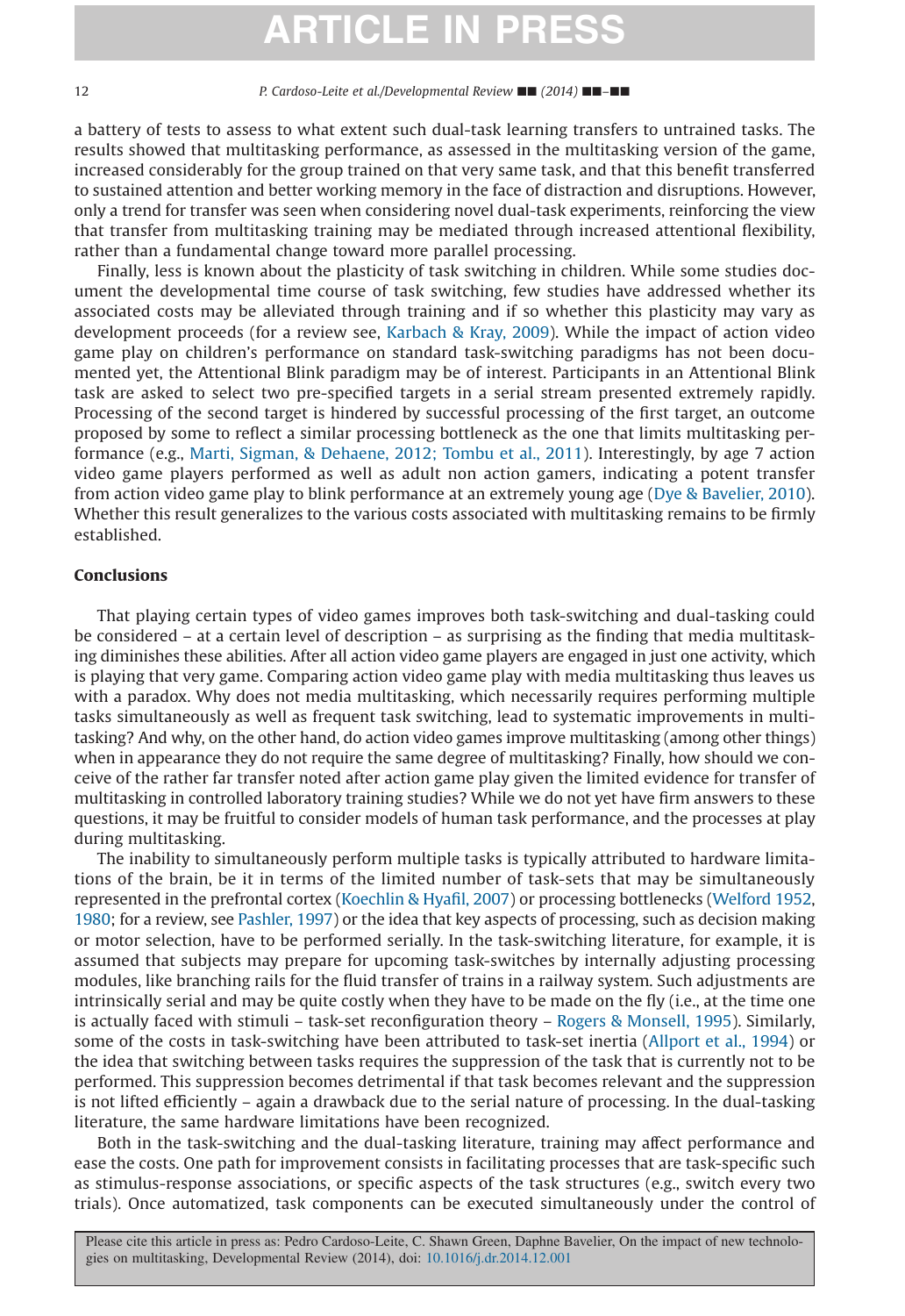#### *P. Cardoso-Leite et al./Developmental Review* ■■ *(2014)* ■■*–*■■ 13

executive functions that handle resources based on task priorities (see for example the adaptive executive control model – [Meyer & Kieras, 1997, 1999;](#page-13-26) [Meyer et al., 1995\)](#page-13-27). In such models, reduced costs are expected on trained tasks, with little to no transfer to other multitasking activities. A different path for improvement consists of improving the efficiency of resource allocation and/or by building more accurate models of the tasks at hand on the fly (typically hierarchical representations of goals and subgoals). Action video games, but also other types of video games (e.g., Real Time Strategy games), might prove exceptionally efficient tools to enhance multitasking ability due to the fact that they require players to constantly re-evaluate their current task set in the context of a fast changing environment, thus putting a premium on cognitive flexibility and indeed the ability to swiftly re-evaluate goals and sub-goals as contingencies change. There are already some encouraging results linking general skills such as resource allocation and/or the ability to infer more accurate models of the world to multitasking. [Dreisbach, Goschke, and Haider \(2007\)](#page-13-28) for instance have shown that the exact same action may or may not be subject to task-switching costs depending on whether subjects represent these actions as forming distinct tasks or instead as individual stimulus-response mappings (see also [Weaver & Arrington, 2013\)](#page-14-21), implying that improving participants' ability to accurately represent task contingencies might lead them to perform better in multitasking conditions.

More research is obviously needed, but the body of evidence reviewed here makes it clear that the use of different types of media can have dramatically different types of impact on multitasking. The outcome of such media use may be rather counter-intuitive with for example media multitasking being of little benefit to multitasking, even though the high media multitaskers themselves may be convinced otherwise. While controlled laboratory studies have struggled to establish transfer across multitasking paradigms, rich worlds such as those found in action video games appear much more potent in easing the various costs associated with multitasking. Whether such transfer can be entirely accounted for by enhanced attentional control abilities, or rather better inference of task contingencies that in turn facilitate learning and automatization remains largely unaddressed. As greater and greater number of younger and younger children engage with new media, understanding the impact of different media use on the developmental trajectory of multitasking as well as its underlying mechanisms seems therefore all the more pressing.

#### **Acknowledgments**

This study was conducted with partial support by the grants from the Office of Naval Research (N00014-14-1-0512) to DB and CSG and from the Swiss National Foundation (100014\_140676) to DB.

#### **References**

<span id="page-12-7"></span>[Allport, A., Styles, E. A., & Hsieh, S. \(1994\). Shifting intentional set: Exploring the dynamic control of tasks. In C. Umilta & M.](http://refhub.elsevier.com/S0273-2297(14)00047-1/sr9040) Moscovitch (Eds.), *[Attention and Performance XV: Conscious and nonconscious information processing](http://refhub.elsevier.com/S0273-2297(14)00047-1/sr9040)* (pp. 421–452). Cambridge, [MA: MIT Press.](http://refhub.elsevier.com/S0273-2297(14)00047-1/sr9040)

<span id="page-12-2"></span>[Alzahabi, R., & Becker, M. W. \(2013\). The association between media multitasking, task-switching, and dual-task performance.](http://refhub.elsevier.com/S0273-2297(14)00047-1/sr0010) *[Journal of Experimental Psychology. Human Perception and Performance](http://refhub.elsevier.com/S0273-2297(14)00047-1/sr0010)*, doi:10.1037/a0031208.

<span id="page-12-6"></span><span id="page-12-3"></span>[Andrews, G., & Murphy, K. A. \(2006\). Does video game playing improve executive functioning?, 145–161.](http://refhub.elsevier.com/S0273-2297(14)00047-1/sr0015)

[Anguera, J. A., Boccanfuso, J., Rintoul, J. L., Faraji, F., Janowich, J., Kong, E., et al. \(2013\). Video game training enhances cognitive](http://refhub.elsevier.com/S0273-2297(14)00047-1/sr0020) control in older adults. *Nature*, *501*[\(7465\), 97–101. doi:10.1038/nature12486.](http://refhub.elsevier.com/S0273-2297(14)00047-1/sr0020)

<span id="page-12-5"></span>[Basak, C., Boot, W. R., Voss, M. W., & Kramer, A. F. \(2008\). Can training in a real-time strategy video game attenuate cognitive](http://refhub.elsevier.com/S0273-2297(14)00047-1/sr0025) decline in older adults? *Psychology and Aging*, *23*[\(4\), 765–777. doi:10.1037/a0013494.](http://refhub.elsevier.com/S0273-2297(14)00047-1/sr0025)

[Berryhill, M. E., & Hughes, H. C. \(2009\). On the minimization of task switch costs following long-term training.](http://refhub.elsevier.com/S0273-2297(14)00047-1/sr0030) *Attention, Perception & Psychophysics*, *71*[\(3\), 503–514. doi:10.3758/APP.71.3.503.](http://refhub.elsevier.com/S0273-2297(14)00047-1/sr0030)

- <span id="page-12-0"></span>[Bherer, L., Kramer, A. F., Peterson, M. S., Colcombe, S., Erickson, K., & Becic, E. \(2005\). Training effects on dual-task performance:](http://refhub.elsevier.com/S0273-2297(14)00047-1/sr0035) [Are there age-related differences in plasticity of attentional control?](http://refhub.elsevier.com/S0273-2297(14)00047-1/sr0035) *Psychology and Aging*, *20*(4), 695–709. doi:10.1037/ [0882-7974.20.4.695.](http://refhub.elsevier.com/S0273-2297(14)00047-1/sr0035)
- [Bherer, L., Kramer, A. F., Peterson, M. S., Colcombe, S., Erickson, K., & Becic, E. \(2010\). Transfer effects in task-set cost and dual-task](http://refhub.elsevier.com/S0273-2297(14)00047-1/sr0040) [cost after dual-task training in older and younger adults: Further evidence for cognitive plasticity in attentional control in](http://refhub.elsevier.com/S0273-2297(14)00047-1/sr0040) late adulthood. *Experimental Aging Research*, *34*[\(3\), 188–219. doi:10.1080/03610730802070068.](http://refhub.elsevier.com/S0273-2297(14)00047-1/sr0040)
- <span id="page-12-4"></span>[Boot, W. R., Kramer, A. F., Simons, D. J., Fabiani, M., & Gratton, G. \(2008\). The effects of video game playing on attention, memory,](http://refhub.elsevier.com/S0273-2297(14)00047-1/sr0045) and executive control. *Acta Psychologica*, *129*[\(3\), 387–398. doi:10.1016/j.actpsy.2008.09.005.](http://refhub.elsevier.com/S0273-2297(14)00047-1/sr0045)
- <span id="page-12-1"></span>[Buchweitz, A., Keller, T. A., Meyler, A., & Just, M. A. \(2012\). Brain activation for language dual-tasking: Listening to two people](http://refhub.elsevier.com/S0273-2297(14)00047-1/sr0050) [speak at the same time and a change in network timing.](http://refhub.elsevier.com/S0273-2297(14)00047-1/sr0050) *Human Brain Mapping*, *33*(8), 1868–1882. doi:10.1002/hbm.21327.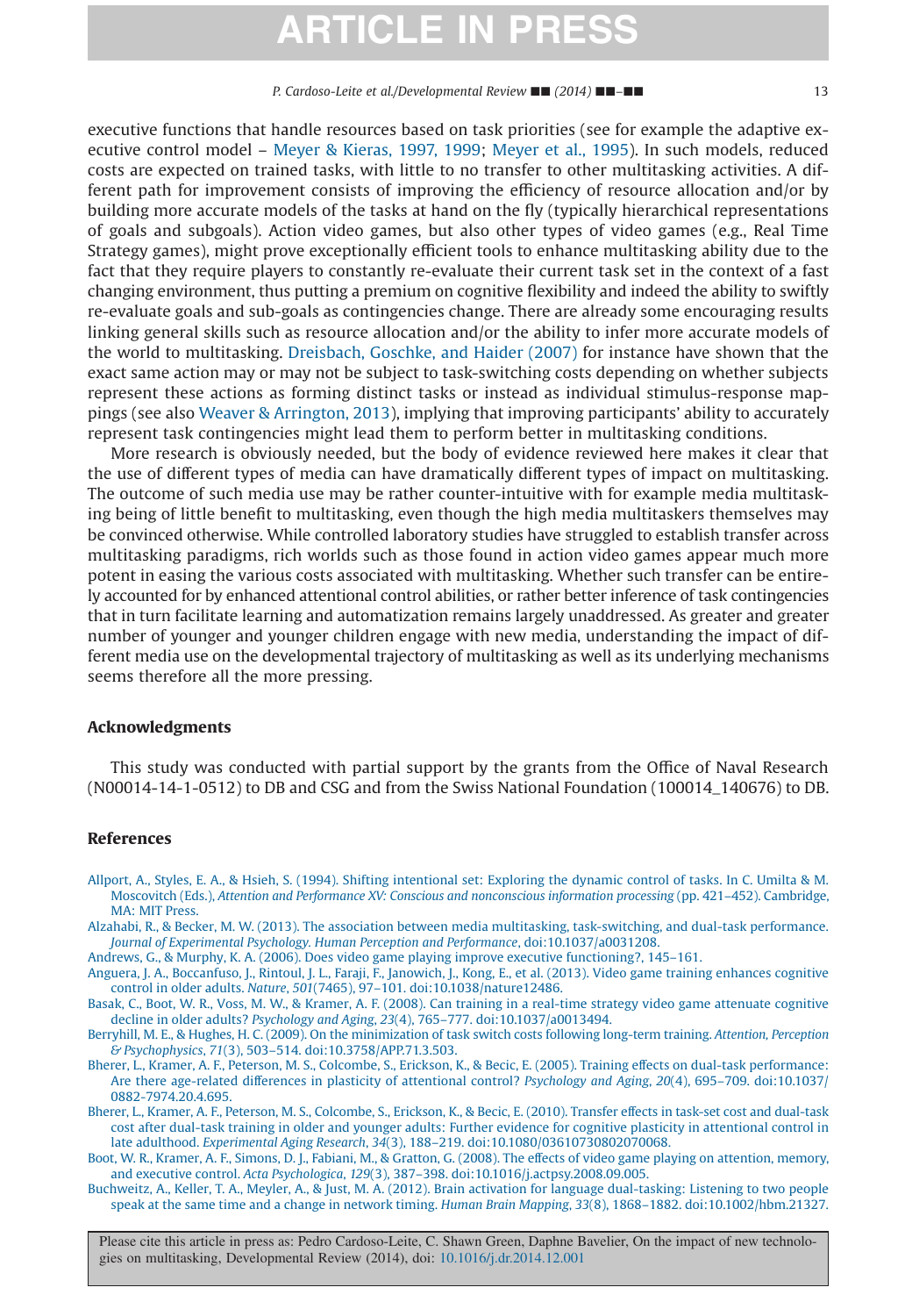14 *P. Cardoso-Leite et al./Developmental Review* ■■ *(2014)* ■■*–*■■

- [Cain, M. S., Landau, A. N., & Shimamura, A. P. \(2012\). Action video game experience reduces the cost of switching tasks.](http://refhub.elsevier.com/S0273-2297(14)00047-1/sr0055) *Attention, Perception & Psychophysics*, *74*[\(4\), 641–647. doi:10.3758/s13414-012-0284-1.](http://refhub.elsevier.com/S0273-2297(14)00047-1/sr0055)
- <span id="page-13-4"></span>[Cepeda, N. J., Kramer, A. F., & Gonzalez de Sather, J. C. \(2001\). Changes in executive control across the life span: Examination of](http://refhub.elsevier.com/S0273-2297(14)00047-1/sr0060) [task-switching performance.](http://refhub.elsevier.com/S0273-2297(14)00047-1/sr0060) *Developmental Psychology*, *37*(5), 715–730.
- <span id="page-13-13"></span>[Chiappe, D., Conger, M., Liao, J., Caldwell, J. L., & Vu, K.-P. L. \(2013\). Improving multi-tasking ability through action videogames.](http://refhub.elsevier.com/S0273-2297(14)00047-1/sr0065) *Applied Ergonomics*, *44*[\(2\), 278–284. doi:10.1016/j.apergo.2012.08.002.](http://refhub.elsevier.com/S0273-2297(14)00047-1/sr0065)
- <span id="page-13-20"></span>[Colzato, L. S., van den Wildenberg, W. P. M., & Hommel, B. \(2013\). Cognitive control and the COMT Val\(158\)Met polymorphism:](http://refhub.elsevier.com/S0273-2297(14)00047-1/sr0070) [Genetic modulation of videogame training and transfer to task-switching efficiency.](http://refhub.elsevier.com/S0273-2297(14)00047-1/sr0070) *Psychological Research*, doi:10.1007/ [s00426-013-0514-8.](http://refhub.elsevier.com/S0273-2297(14)00047-1/sr0070)
- [Colzato, L. S., van Leeuwen, P. J. A., van den Wildenberg, W. P. M., & Hommel, B. \(2010\). DOOM'd to switch: Superior cognitive](http://refhub.elsevier.com/S0273-2297(14)00047-1/sr0075) [flexibility in players of first person shooter games.](http://refhub.elsevier.com/S0273-2297(14)00047-1/sr0075) *Frontiers in Psychology*, *1*, 8. doi:10.3389/fpsyg.2010.00008.
- <span id="page-13-18"></span>Comstock, J. R., & Arnegard, R. J. (1992). *[Multi-attribute task battery \(NASA Tech. Memorandum 104174\)](http://refhub.elsevier.com/S0273-2297(14)00047-1/sr0080)*. Hampton, VA: NASA Langley [Research Center.](http://refhub.elsevier.com/S0273-2297(14)00047-1/sr0080)
- <span id="page-13-0"></span>[Dibbets, P., & Jolles, J. \(2006\). The Switch Task for Children: Measuring mental flexibility in young children.](http://refhub.elsevier.com/S0273-2297(14)00047-1/sr0085) *Cognitive Development*, *21*[\(1\), 60–71. doi:10.1016/j.cogdev.2005.09.004.](http://refhub.elsevier.com/S0273-2297(14)00047-1/sr0085)
- <span id="page-13-14"></span>[Donohue, S. E., James, B., Eslick, A. N., & Mitroff, S. R. \(2012\). Cognitive pitfall! Videogame players are not immune to dual-task](http://refhub.elsevier.com/S0273-2297(14)00047-1/sr0090) costs. *Attention, Perception & Psychophysics*, *74*[\(5\), 803–809. doi:10.3758/s13414-012-0323-y.](http://refhub.elsevier.com/S0273-2297(14)00047-1/sr0090)
- <span id="page-13-28"></span>[Dreisbach, G., Goschke, T., & Haider, H. \(2007\). The role of task rules and stimulus-response mappings in the task switching](http://refhub.elsevier.com/S0273-2297(14)00047-1/sr0095) paradigm. *Psychological Research*, *71*[\(4\), 383–392. doi:10.1007/s00426-005-0041-3.](http://refhub.elsevier.com/S0273-2297(14)00047-1/sr0095)
- <span id="page-13-3"></span>[Dux, P. E., Tombu, M. N., Harrison, S., Rogers, B. P., Tong, F., & Marois, R. \(2009\). Training improves multitasking performance by](http://refhub.elsevier.com/S0273-2297(14)00047-1/sr0100) [increasing the speed of information processing in human prefrontal cortex.](http://refhub.elsevier.com/S0273-2297(14)00047-1/sr0100) *Neuron*, *63*(1), 127–138. doi:10.1016/ [j.neuron.2009.06.005.](http://refhub.elsevier.com/S0273-2297(14)00047-1/sr0100)
- <span id="page-13-17"></span>[Dye, M. W. G., & Bavelier, D. \(2010\). Differential development of visual attention skills in school-age children.](http://refhub.elsevier.com/S0273-2297(14)00047-1/sr0105) *Vision Research*, *50*[\(4\), 452–459. doi:10.1016/j.visres.2009.10.010.](http://refhub.elsevier.com/S0273-2297(14)00047-1/sr0105)
- <span id="page-13-1"></span>[Enriquez-Geppert, S., Huster, R. J., & Herrmann, C. S. \(2013\). Boosting brain functions: Improving executive functions with](http://refhub.elsevier.com/S0273-2297(14)00047-1/sr0110) behavioral training, neurostimulation, and neurofeedback. *[International Journal of Psychophysiology: Official Journal of the](http://refhub.elsevier.com/S0273-2297(14)00047-1/sr0110) International Organization of Psychophysiology*, *88*[\(1\), 1–16. doi:10.1016/j.ijpsycho.2013.02.001.](http://refhub.elsevier.com/S0273-2297(14)00047-1/sr0110)
- <span id="page-13-19"></span>[Gaspar, J. G., Neider, M. B., Crowell, J. A., Lutz, A., Kaczmarski, H., & Kramer, A. F. \(2013\). Are gamers better crossers: An examination](http://refhub.elsevier.com/S0273-2297(14)00047-1/sr0115) [of action video game experience and dual task effects in a simulated street crossing task.](http://refhub.elsevier.com/S0273-2297(14)00047-1/sr0115) *Human Factors: The Journal of the [Human Factors and Ergonomics Society](http://refhub.elsevier.com/S0273-2297(14)00047-1/sr0115)*, doi:10.1177/0018720813499930.
- <span id="page-13-23"></span>[Glass, B. D., Maddox, W. T., & Love, B. C. \(2013\). Real-Time Strategy Game Training: Emergence of a Cognitive Flexibility Trait.](http://refhub.elsevier.com/S0273-2297(14)00047-1/sr9025) *PLoS One*, *8*[, e70350.](http://refhub.elsevier.com/S0273-2297(14)00047-1/sr9025)
- <span id="page-13-15"></span>[Green, C. S., & Bavelier, D. \(2006\). Effect of action video games on the spatial distribution of visuospatial attention.](http://refhub.elsevier.com/S0273-2297(14)00047-1/sr0120) *Journal of [Experimental Psychology. Human Perception and Performance](http://refhub.elsevier.com/S0273-2297(14)00047-1/sr0120)*, *32*(6), 1465–1478. doi:10.1037/0096-1523.32.6.1465.
- <span id="page-13-12"></span>[Green, C. S., & Bavelier, D. \(2012\). Learning, attentional control, and action video games.](http://refhub.elsevier.com/S0273-2297(14)00047-1/sr0125) *Current Biology*, *22*(6), R197–R206. [doi:10.1016/j.cub.2012.02.012.](http://refhub.elsevier.com/S0273-2297(14)00047-1/sr0125)
- <span id="page-13-21"></span>[Green, C. S., Sugarman, M. A., Medford, K., Klobusicky, E., & Bavelier, D. \(2012\). The effect of action video game experience on](http://refhub.elsevier.com/S0273-2297(14)00047-1/sr0130) task-switching. *Computers in Human Behavior*, *28*[\(3\), 984–994. doi:10.1016/j.chb.2011.12.020.](http://refhub.elsevier.com/S0273-2297(14)00047-1/sr0130)
- <span id="page-13-10"></span>[Greenfield, P. M. \(2009\). Technology and informal education: What is taught, what is learned.](http://refhub.elsevier.com/S0273-2297(14)00047-1/sr0135) *Science*, *323*(5910), 69–71.
- <span id="page-13-2"></span>[Hazeltine, E., Teague, D., & Ivry, R. B. \(2002\). Simultaneous dual-task performance reveals parallel response selection after practice.](http://refhub.elsevier.com/S0273-2297(14)00047-1/sr0140) *[Journal of Experimental Psychology. Human Perception and Performance](http://refhub.elsevier.com/S0273-2297(14)00047-1/sr0140)*, *28*(3), 527–545. doi:10.1037//0096-1523.28.3.527.
- <span id="page-13-7"></span>[Karbach, J., & Kray, J. \(2009\). How useful is executive control training? Age differences in near and far transfer of task-switching](http://refhub.elsevier.com/S0273-2297(14)00047-1/sr0145) training. *Developmental Science*, *12*[\(6\), 978–990. doi:10.1111/j.1467-7687.2009.00846.x.](http://refhub.elsevier.com/S0273-2297(14)00047-1/sr0145)
- <span id="page-13-22"></span>[Karle, J. W., Watter, S., & Shedden, J. M. \(2010\). Task switching in video game players: Benefits of selective attention but not](http://refhub.elsevier.com/S0273-2297(14)00047-1/sr0150) resistance to proactive interference. *Acta Psychologica*, *134*[\(1\), 70–78. doi:10.1016/j.actpsy.2009.12.007.](http://refhub.elsevier.com/S0273-2297(14)00047-1/sr0150)
- <span id="page-13-25"></span>[Koechlin, E., & Hyafil, A. \(2007\). Anterior prefrontal function and the limits of human decision-making.](http://refhub.elsevier.com/S0273-2297(14)00047-1/sr0155) *Science (New York, N.Y.)*, *318*[\(5850\), 594–598. doi:10.1126/science.1142995.](http://refhub.elsevier.com/S0273-2297(14)00047-1/sr0155)
- <span id="page-13-8"></span><span id="page-13-5"></span>[Kray, J., & Lindenberger, U. \(2000\). Adult age differences in task switching.](http://refhub.elsevier.com/S0273-2297(14)00047-1/sr0160) *Psychology and Aging*, *15*(1), 126–147.
- [Liepelt, R., Strobach, T., Frensch, P., & Schubert, T. \(2011\). Improved intertask coordination after extensive dual-task practice.](http://refhub.elsevier.com/S0273-2297(14)00047-1/sr0165) *Quarterly Journal of Experimental Psychology (2006)*, *64*[\(7\), 1251–1272. doi:10.1080/17470218.2010.543284.](http://refhub.elsevier.com/S0273-2297(14)00047-1/sr0165)
- <span id="page-13-16"></span>[Lin, L. \(2009\). Breadth-biased versus focused cognitive control in media multitasking behaviors.](http://refhub.elsevier.com/S0273-2297(14)00047-1/sr0170) *Proceedings of the National Academy of Sciences of the United States of America*, *106*[\(37\), 15521–15522. doi:10.1073/pnas.0908642106.](http://refhub.elsevier.com/S0273-2297(14)00047-1/sr0170)
- <span id="page-13-9"></span>[Lussier, M., Gagnon, C., & Bherer, L. \(2012\). An investigation of response and stimulus modality transfer effects after dual-task](http://refhub.elsevier.com/S0273-2297(14)00047-1/sr0175) training in younger and older. *Frontiers in Human Neuroscience*, *6*[\(4\), 129. doi:10.3389/fnhum.2012.00129.](http://refhub.elsevier.com/S0273-2297(14)00047-1/sr0175)
- <span id="page-13-24"></span>[Marti, S., Sigman, M., & Dehaene, S. \(2012\). A shared cortical bottleneck underlying Attentional Blink and Psychological Refractory](http://refhub.elsevier.com/S0273-2297(14)00047-1/sr0180) Period. *Neuroimage*, *59*[\(3\), 2883–2898. doi:10.1016/j.neuroimage.2011.09.063.](http://refhub.elsevier.com/S0273-2297(14)00047-1/sr0180)

[Meiran, N. \(1996\). Reconfiguration of processing mode prior to task performance.](http://refhub.elsevier.com/S0273-2297(14)00047-1/sr0185) *Journal of Experimental Psychology. Learning, Memory, and Cognition*, *22*[\(6\), 1423–1442. doi:10.1037//0278-7393.22.6.1423.](http://refhub.elsevier.com/S0273-2297(14)00047-1/sr0185)

- [Meyer, D. E., & Kieras, D. E. \(1997\). A computational theory of executive cognitive processes and multiple-task performance:](http://refhub.elsevier.com/S0273-2297(14)00047-1/sr9045) [part 2. Accounts of psychological refractory-period phenomena.](http://refhub.elsevier.com/S0273-2297(14)00047-1/sr9045) *Psychological Review*, *10*(4), 749–791.
- <span id="page-13-26"></span>[Meyer, D. E., & Kieras, D. E. \(1999\). Précis to a practical unified theory of cognition and action: Some lessons from EPIC](http://refhub.elsevier.com/S0273-2297(14)00047-1/sr7010) [computational models of human multiple-task performance. In D. Gopher & A. Koriat \(Eds.\),](http://refhub.elsevier.com/S0273-2297(14)00047-1/sr7010) *Attention and performance XVII* [\(pp. 17–88\). Cambridge, MA: MIT Press.](http://refhub.elsevier.com/S0273-2297(14)00047-1/sr7010)
- <span id="page-13-27"></span>[Meyer, D. E., Kieras, D. E., Lauber, E., Schumacher, E. H., Glass, J., Zurbriggen, N. E., et al. \(1995\). Adaptive executive](http://refhub.elsevier.com/S0273-2297(14)00047-1/sr9050) [control: flexible multiple-task performance without pervasive immutable response-selection bottlenecks.](http://refhub.elsevier.com/S0273-2297(14)00047-1/sr9050) *Acta Psychologica*, *90*[\(1–3\), 163–190.](http://refhub.elsevier.com/S0273-2297(14)00047-1/sr9050)
- <span id="page-13-11"></span>[Minear, M., Brasher, F., McCurdy, M., Lewis, J., & Younggren, A. \(2013\). Working memory, fluid intelligence, and impulsiveness](http://refhub.elsevier.com/S0273-2297(14)00047-1/sr0190) in heavy media multitaskers. *Psychonomic Bulletin & Review*, *20*[\(6\), 1274–1281. doi:10.3758/s13423-013-0456-6.](http://refhub.elsevier.com/S0273-2297(14)00047-1/sr0190)
- <span id="page-13-6"></span>[Minear, M., & Shah, P. \(2008\). Training and transfer effects in task switching.](http://refhub.elsevier.com/S0273-2297(14)00047-1/sr0195) *Memory and Cognition*, *36*(8), 1470–1483. [doi:10.3758/MC.336.8.1470.](http://refhub.elsevier.com/S0273-2297(14)00047-1/sr0195)